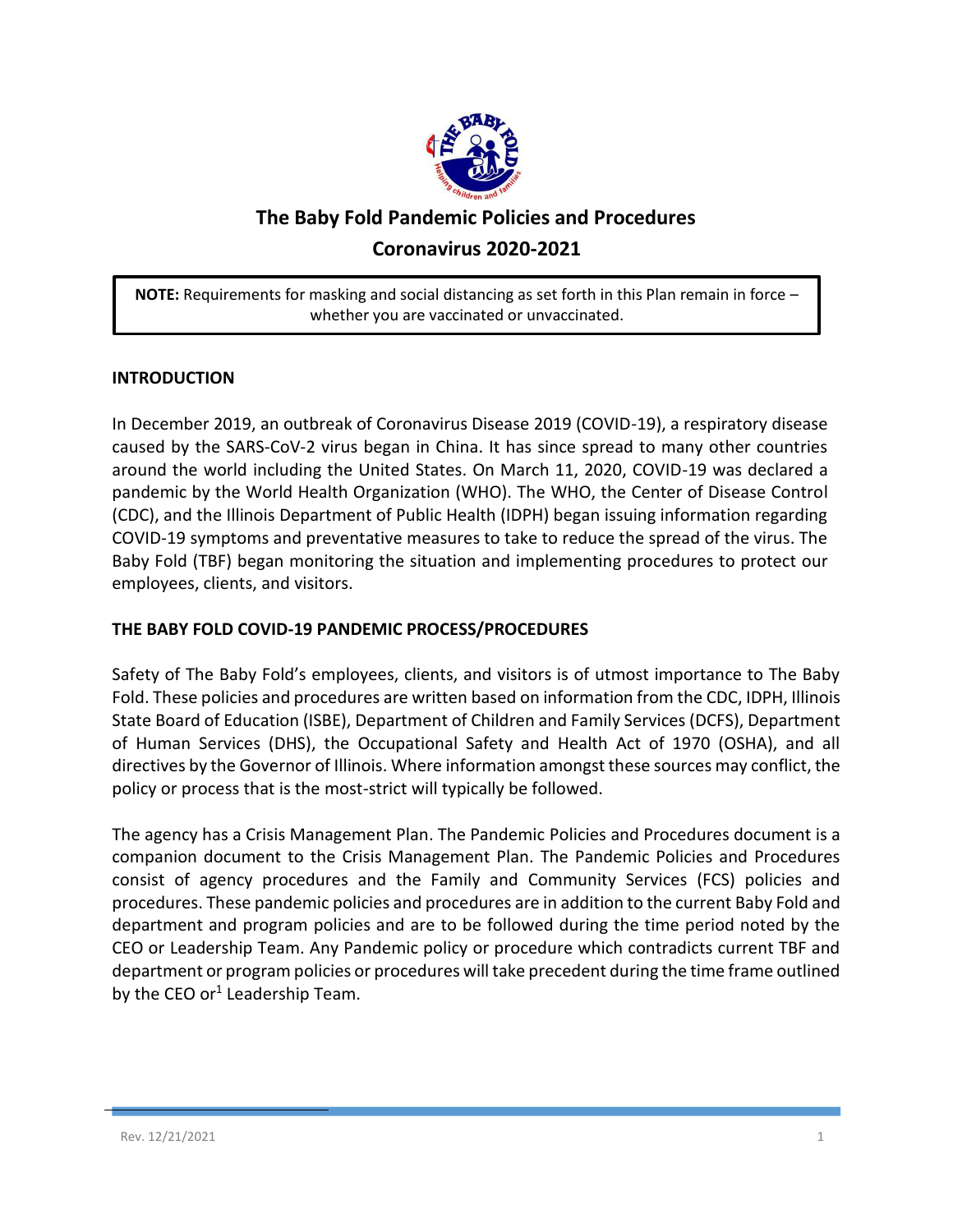**All employees are expected to follow the guidelines set forth within these policies.** Those employees who feel they cannot meet a particular policy or process requirement may request an accommodation to be reviewed with the employee by their Program Director or Vice President and the Vice President of Human Resources. The request for an accommodation is not an automatic approval for waiver of the policy or process. The mutually agreeable outcome from this process will be for the agency to continue to provide client services in the safest manner possible with the least amount of risk to the client and employee. Alternative methods, equipment, schedule, work location, etc. are examples of accommodations to be used in order to meet our client needs with all available staff.

Agency visitors, student teachers, interns, practicum, and field-based students, will be required to follow these guidelines while on agency premises.

## **HOW TO PROTECT YOURSELF**

- Wash your hands often with soap and water for at least 20 seconds especially after you have been in a public place, or after blowing your nose, coughing, or sneezing. It's especially important to wash
	- o Before eating or preparing food
	- o Before touching your face
	- o After using the restroom
	- o After leaving a public
	- o After blowing your nose, coughing, or sneezing
	- o After handling your cloth face covering
	- o After changing a diaper
	- o After caring for someone sick
	- o After touching animals or pets
- If soap and water are not readily available, use a hand sanitizer that contains at least 60% alcohol. Cover all surfaces of your hands and rub them together until they feel dry.
- Avoid touching your eyes, nose, and mouth with unwashed hands.
- Avoid close contact with people who are sick. If possible, maintain 6 feet between the person who is sick and other people
- Put 6 feet distance between yourself and people who don't live in your household.
- Cover your mouth and nose with a cloth face cover when around others. This is meant to protect other people in case you are infected.
- ALWAYS wear a cloth face cover in public settings and when around people who don't live in your household, especially when other social distancing measures are difficultto maintain.
	- $\circ$  NOTE: continue to keep about 6 feet between yourself and others. The cloth face cover is not a substitute for social distancing.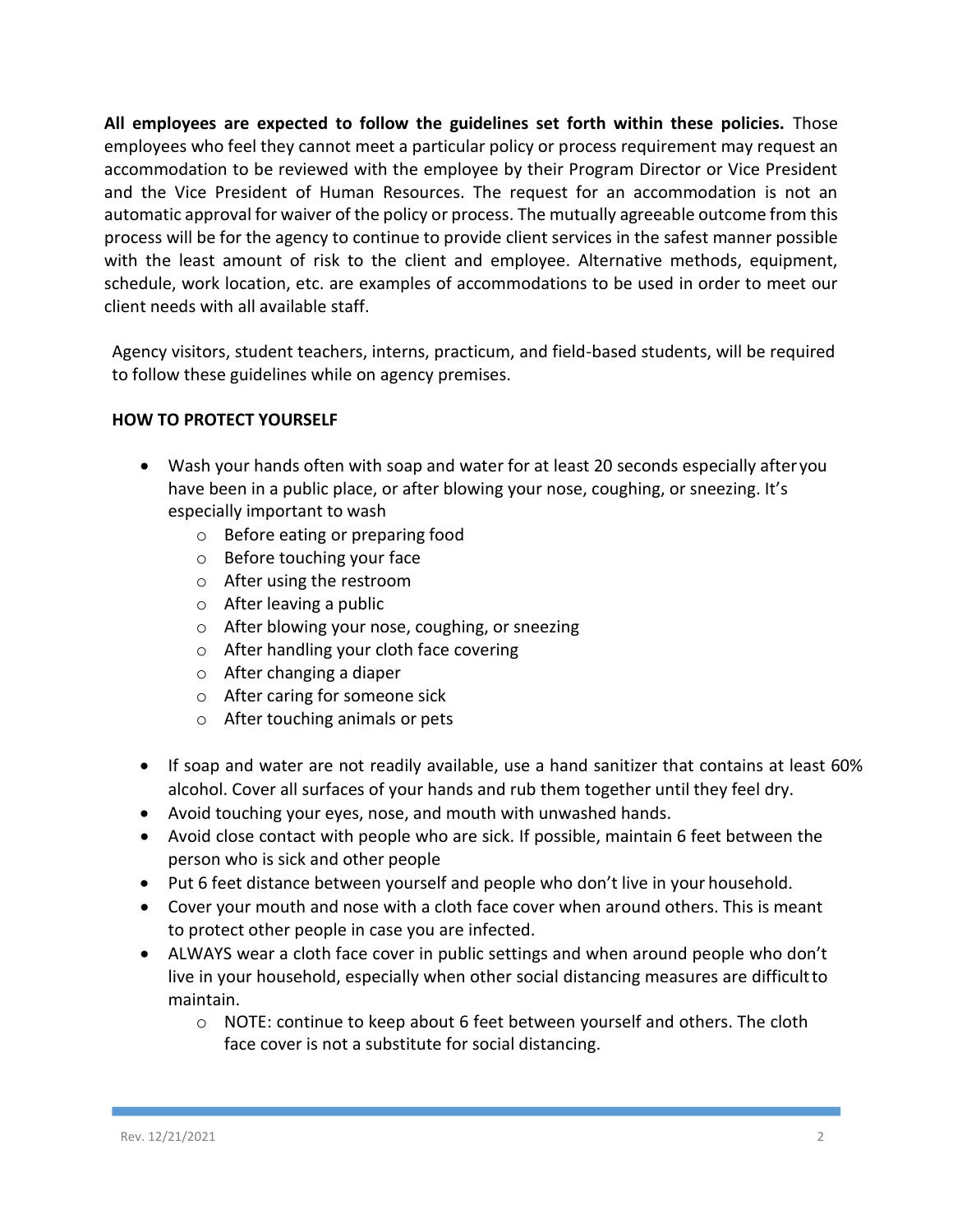- ALWAYS cover your mouth and nose with a tissue when you cough or sneeze or use the inside of your elbow and do not spit.
- Always throw used tissues in the trash. Immediately wash your hands with soap and water for at least 20 seconds. Or, use hand sanitizer that contains at least 60% alcohol.
- Clean and disinfect frequently touched surfaces daily. This includes tables, doorknobs, light switches, countertops, handles, desks, phones, keyboards, toilets, faucets, and sinks.
- Monitor your health daily.
- Signage will be posted throughout the buildings to remind staff, students, and visitorsof appropriate social distancing and hygiene.

## **PERSONAL PROTECTIVE EQUIPMENT (PPE)**

To the extent that they are available, TBF will supply personal protective equipment required to be utilized in the pandemic policies and procedures. All PPE purchased has been reviewed using CDC guidelines and is appropriate for use in reducing the risk of spreading the virus.

Masks: Masks/facial coverings (cover both the mouth and nose) are required to be worn in all TBF facilities, during client visits (on-site and off-site), and off-site TBF meetings under the following conditions.

1. Schools – Every employee working in the school or visiting the school must wear a mask per ISBE requirements. This includes cooks, cleaning personnel, maintenance,and IT.

2. Other TBF buildings – Employees must wear masks when entering and exiting the building, in route to their workspace, in shared workspace (copy room, shared office, conference room, etc.), in route to and from restrooms, and when other employees or visitors are in a private office with the employee. Masks may be removed when alone in a private office but must be donned when another employee enters if adequate social distancing (6 feet) cannot be maintained.

3. Client Transportation – Employees must wear masks and require clients to wear masks for the duration of the transportation.

4. Client visits outside of TBF buildings – Employees must wear masks and require clients to wear masks for the duration of the visit.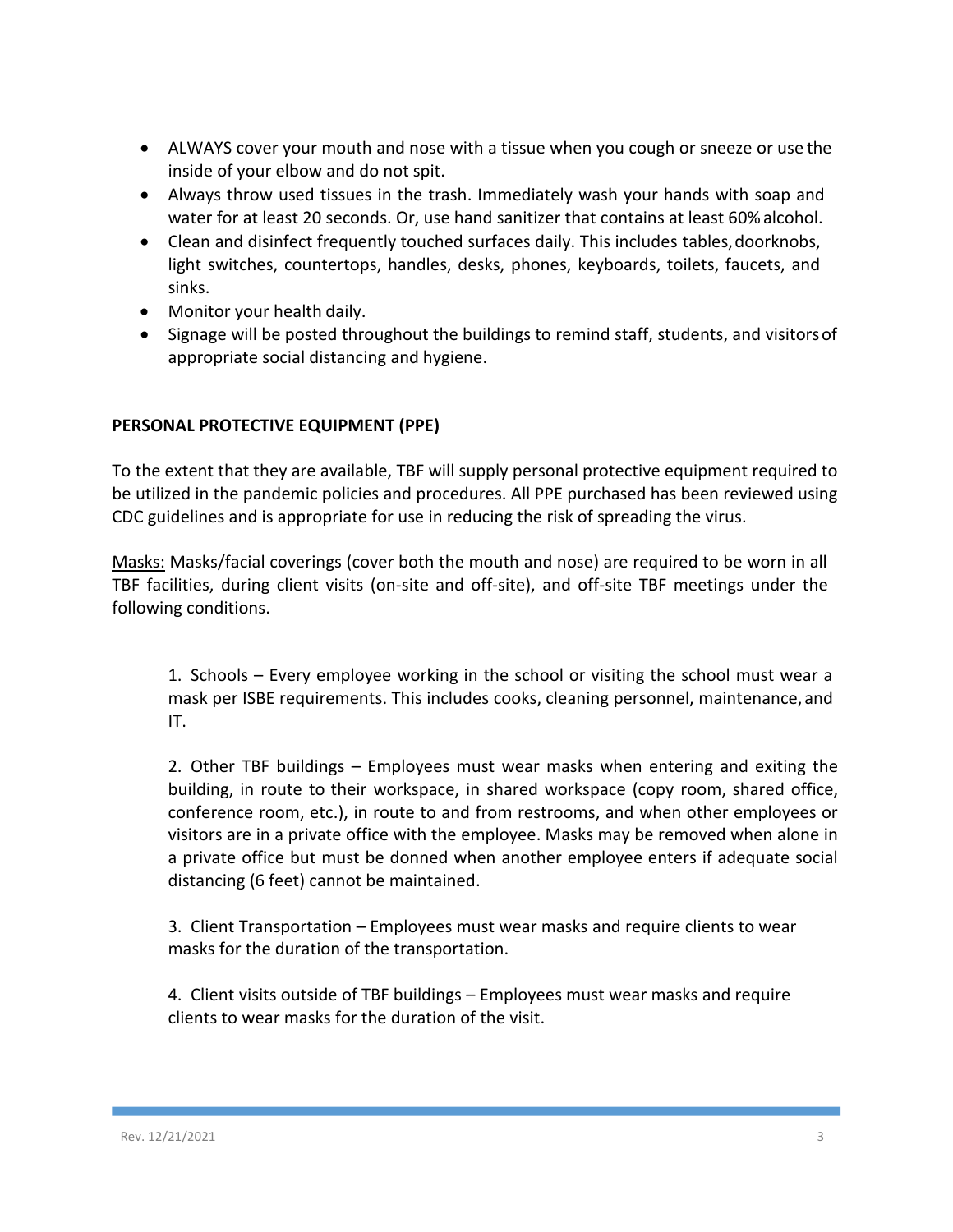Signage is to be posted on all agency entrances that face masks are required within our buildings.

Hand Sanitizer: Hand sanitizer is to be used upon entering and exiting TBF facilities. Hand sanitizer is available in classrooms and throughout TBF facilities to be utilized any time an employee touches a piece of communally used equipment or another person. The use of hand sanitizer should not take the place of washing hands with soap and water unless soap and water are not available.

Medical Gowns: Gowns are provided in the school setting to be used as directed during student crisis situations and quarantine.

Face Shields: Face shields are provided to be used during student crisis situations. Face shields are not an alternative to face masks unless an agreed upon accommodation is determined by the employee's Program Director or Vice President in coordination with the Vice President of Human Resources.

COVID-19 Appropriate Cleaning Supplies: Cleaning supplies will be provided for areas that will need to clean their work area periodically. The agency's contracted cleaner, ESS Clean Inc. (ESS) provides appropriate cleaning supplies for the nightly cleanings of offices and nightly and daily cleanings at the schools.

## **BUILDING ACCESS/VISITORS**

To reduce the risk of virus transmission, the agency's building access points may be changed, closed, opened for use, classified as entrance only, or classified as an exit only. All buildings will have notices posted on entry points that the wearing of facial masks is required in TBF facilities. Disposable masks are available at the entry points for visitors who may not have a mask with them.

All staff are expected to ensure that visitors wear masks and follow social distancing guidelines.

## **SOCIAL DISTANCING**

Social distancing must be maintained in all activities.

Be cognizant of and limit activity in shared areas such as hallways, copy and print rooms, staff lounges, etc. Always wear a mask in these areas. Avoid congregating in these areas.

Co-workers who share office space should mutually agree upon their office work hours to promote appropriate social distancing. Where possible, physical barriers (ex: plexiglass) may be utilized to separate workspaces.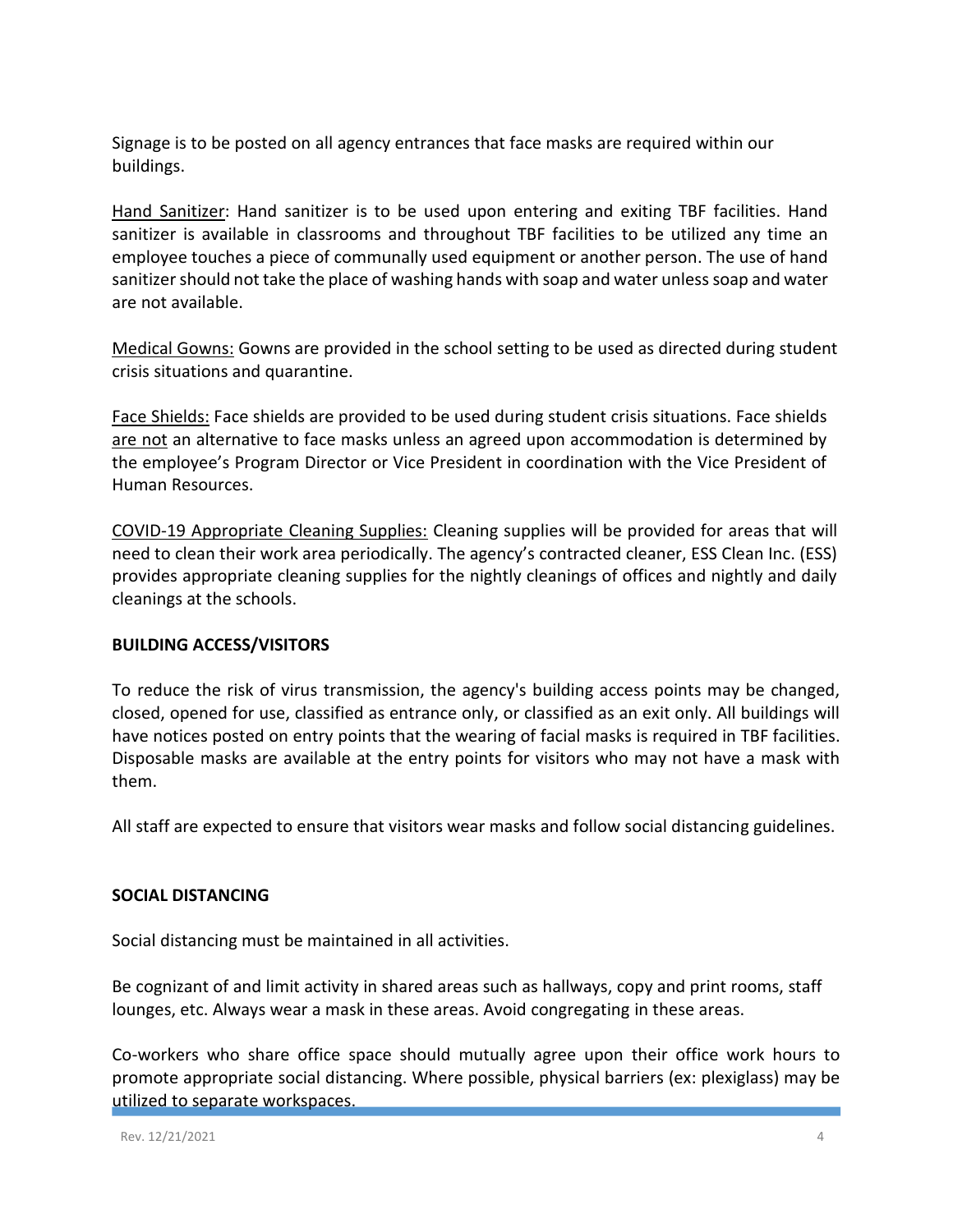#### **OUTDOOR GATHERING**

Effective June 1, 2021, employees may gather unmasked for outdoor meetings and outdoor activities, as long as 6-ft social distancing is maintained. This is true for all employees regardless of vaccination status.

#### **COMMUNITY/COMMON AREA USE**

Water fountains in all TBF facilities have been disabled. Employees should provide their own personal containers for water. Employees in the schools should keep these containers away from students.

Avoid touching commonly shared appliances with personal cups, utensils, etc.

Wipe down commonly shared equipment (refrigerator handles, countertops, microwave, etc.) before and after use. Use gloves, if desired, and discard in a trash can prior to leaving the area.

Shared coffee pots are not to be utilized during this time. Keurig, or like single-serving machines, are acceptable for use.

#### **FOOD SHARING**

Bringing in food to share with fellow employees (in common areas or within personal offices) will not be allowed during the COVID-19 pandemic. This promotes the potential for crosscontamination amongst employees

#### **INTERNAL MEETING REQUIREMENTS**

It is recommended that group meetings between TBF employees be held via Microsoft Teams when social distancing cannot be maintained. Meeting size is determined by the amount of space available to appropriately social distance.

Effective June 1, 2021, the following procedure is allowed for vaccinated individuals:

## **(NOTE: At this time, the change below is not allowed for school employees, due to the current requirements from ISBE for in-person meetings in school settings.)**

 At the request of the vaccinated individual, vaccinated individuals may request to meet in 1:1 in-person meetings with their immediate supervisor, without wearing a mask. This request must be initiated by the employee (not the supervisor), and the employee must show proof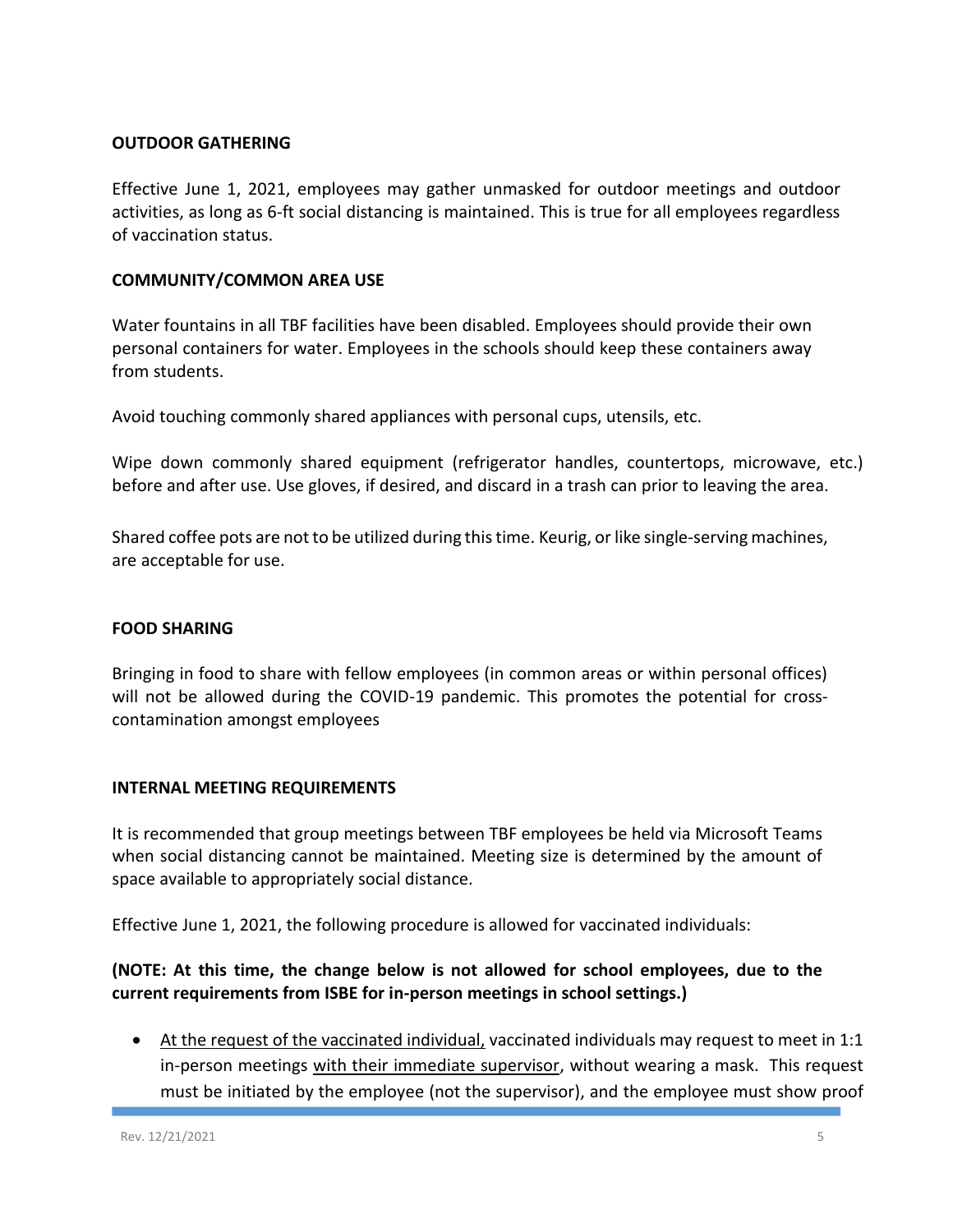of vaccination to their immediate supervisor for 1:1 "employee mask free" supervision sessions to occur.

- Employees should complete the attached form, indicating that they are requesting to meet 1:1 with their immediate supervisor without the employee wearing a mask. Supervisors should visually verify the proof of vaccination from the employee, document that verification by signing the form, and place the form in their personal supervisory file.
- After this request is initiated by the employee, supervisors may also remove their mask for such 1:1 meetings, if the supervisor is vaccinated and has shown verification of their vaccination to the employee.
- Supervisors should not initiate the request to meet 1:1, mask free with the employee.
- No copies of vaccination cards/documents should be exchanged between the employee and their supervisor. Visual verification is all that is needed, and that verification of vaccination status will be attested to on the attached form.

A new mask mandate went into effect statewide on Monday, August 30 in Illinois and is required in all indoor spaces regardless of vaccination status.

## **BUSINESS/EDUCATION TRAVEL**

When employees are traveling in a vehicle with other employees or clients, masks must be worn. Passengers should sit as far away from the driver and each other as possible. Windows should be open enough to allow some exterior airflow. If air conditioning is used, do not use the air conditioning on the interior recirculation setting.

Effective June 1, 2021, business travel both in-state and out-of-state may resume. Employees are expected to follow all agency infection control procedures and maintain proper social distancing while attending meetings.

## **CLEANING PROCEDURES**

#### Office Buildings

Office Buildings are cleaned 3 times a week. Staff should clean the hard surfaces in their offices daily with disinfecting cleaning materials provided.

#### School Buildings

The cleaning process for the school buildings, equipment, and playgrounds is included in the Hammitt School Re-Opening Plan.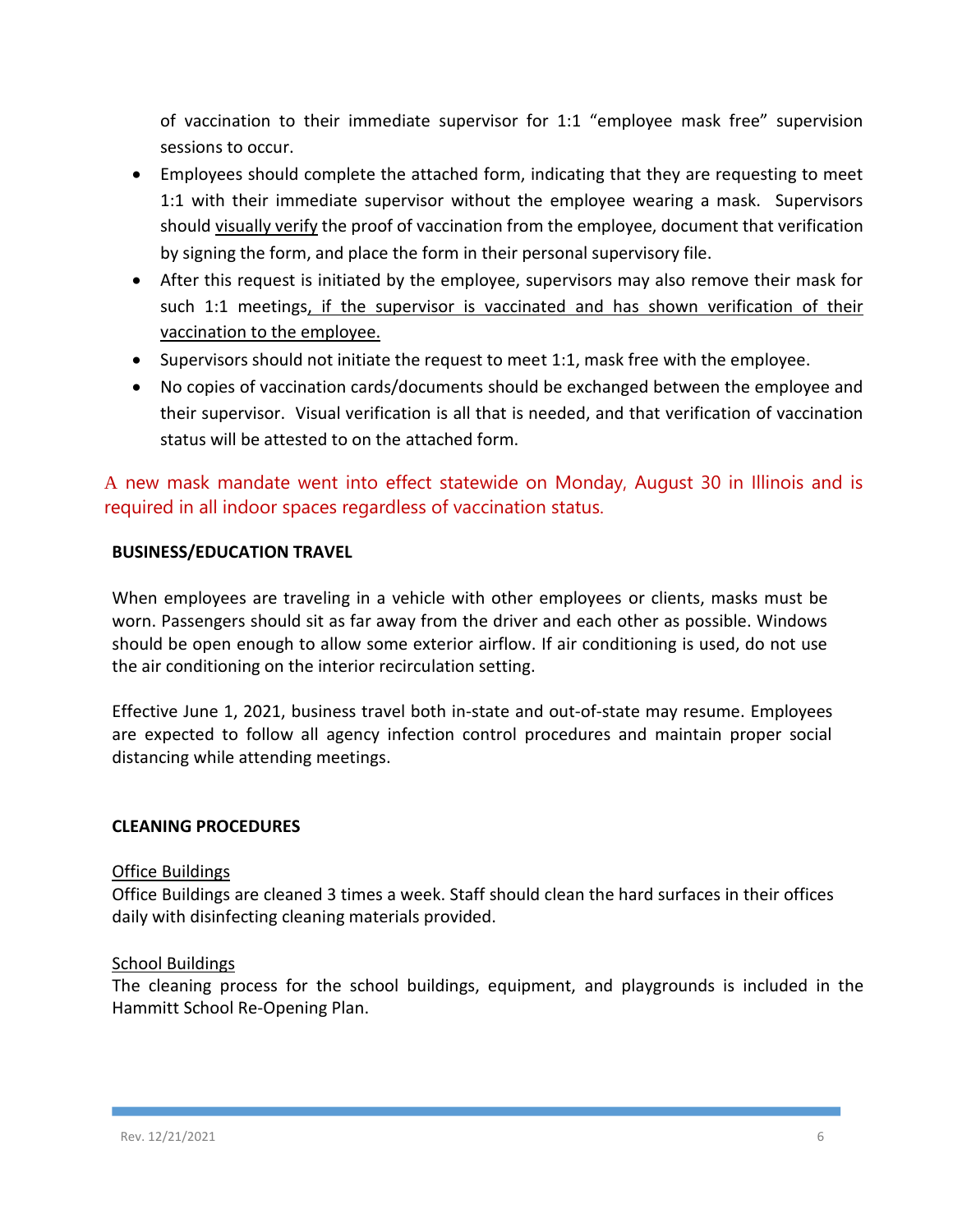#### Agency Vehicles:

Employees utilizing TBF vehicles are to be approved by Human Resources and are expected to know and follow the guidelines below. All employees utilizing TBF vehicles will sign the acknowledgment below stating that they have read the guidelines and agree to follow them.

## Process:

All employees operating a fleet vehicle must:

- 1. Use disinfectant spray or disinfecting wipes on vehicle keys upon obtaining them from the vehicle key storage area.
- 2. Take individual Purell wipe to use to wipe the vehicle door handle beforeentering the vehicle.
- 3. Clean commonly touched surfaces in the vehicle with cleaner provided before utilizing the vehicle. Commonly touched areas are: door handles, steering wheel, gear shifters, turn signal talks, rearview mirror, and radio/air/heater knobs.
- 4. If transporting a client using a car seat, spray down the car seat with disinfectant spray prior to leaving to pick up the child.
- 5. Discard cleaning cloths and used gloves in a bag provided in the vehicle.
- 6. When returning the fleet vehicle, clean all commonly touched surfaces again. Spray vehicle with disinfectant spray provided in the vehicle.
- 7. Remove all garbage from the vehicle and place it in bag provided (already containing cleaning supplies and gloves used). Tie up the bag to discard. Discard bag in garbage can.
- 8. Use disinfectant spray or disinfecting wipes on vehicle keys and car seatswhen returning them to their storage area.

Items provided in vehicle: hand sanitizer, cleaning and disinfecting wipes, disinfectant spray, bags for disposal of used items, gloves, and Kleenex. Replacement items can be obtained from your department administrative assistant. Each administrative assistant will have a stock of replacement items. Administrative assistants can obtain additional stock by e-mailin[g finance@thebabyfold.org.](mailto:finance@thebabyfold.org)

## **BUILDING HVAC (HEATING, VENTILATION, AIR CONDITIONING)**

Building HVAC systems are being evaluated and additional airborne virus transmission equipment and procedures are being put in place where feasible. These include, but are not limited to:

- The more frequent changing of air filters
- The discontinuing of air circulation during vacuuming the premises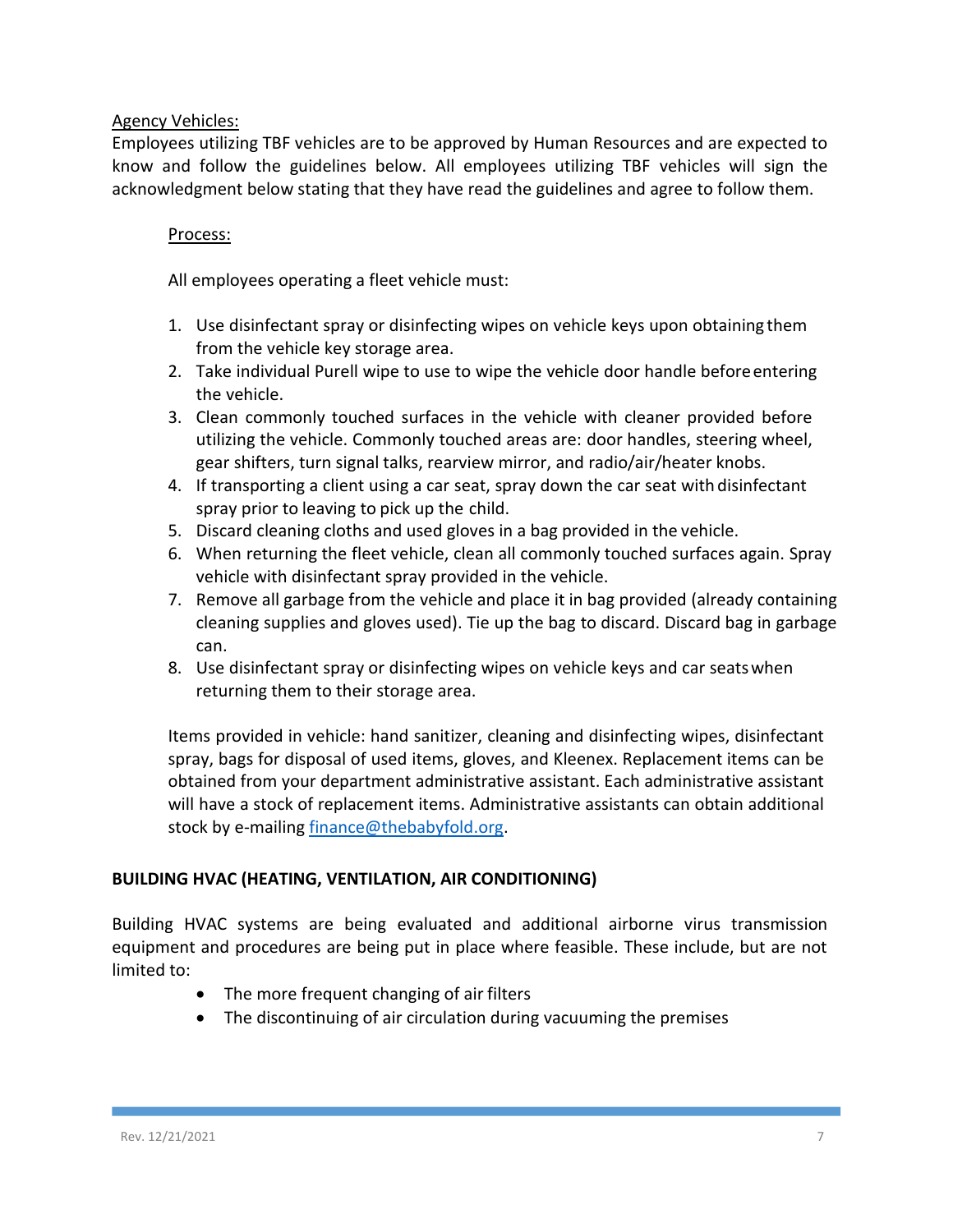#### **MONITORING OF EMPLOYEE, CLIENT, STUDENT SIGNS AND SYMPTOMS OF COVID-19**

The best defense to reduce the risk of spreading the coronavirus is self-monitoring of signs and symptoms of COVID-19 in addition to social distancing. The TBF staff are expected to sign an attestation stating that they are checking their temperature and looking for any other signs and symptoms each day before starting their work day (coming into a building, meeting a client offsite, etc.)

Anyone experiencing a fever of 100.4 or signs and symptoms of COVID-19 not due to a documented medical history with similar symptoms (i.e. migraines, allergies, etc.) should not come into any agency building, meet with clients, meet with staff, come to school during the day, etc. Normal illness call-in procedures should be followed notifying their supervisor of their illness or symptoms and follow their supervisor's direction. In addition, employees should contact their medical provider for medical direction.

Students and families are being asked to complete the same signs and symptom review prior to the student coming to the school. Students will be temperature checked at the school entrance door per ISBE guidelines.

Clients are being asked to complete the same signs and symptom review prior to engaging in any visit or meeting for both on-site meetings and off-site meetings. They should also be asked to notify TBF staff prior to the meeting if they are exhibiting COVID-19 symptoms so visits can be canceled. (See Family and Community Services program protocols).

The signs and symptoms of COVID-19 are:

- Temperature (fever) over 100.4 degrees Fahrenheit/38 degrees Celsius
- New loss of taste or smell
- Cough
- Shortness of Breath or difficulty breathing
- Chills
- Fatigue
- Muscle and body aches
- Headache
- Sore throat
- Congestion or runny nose
- Nausea, vomiting, or diarrhea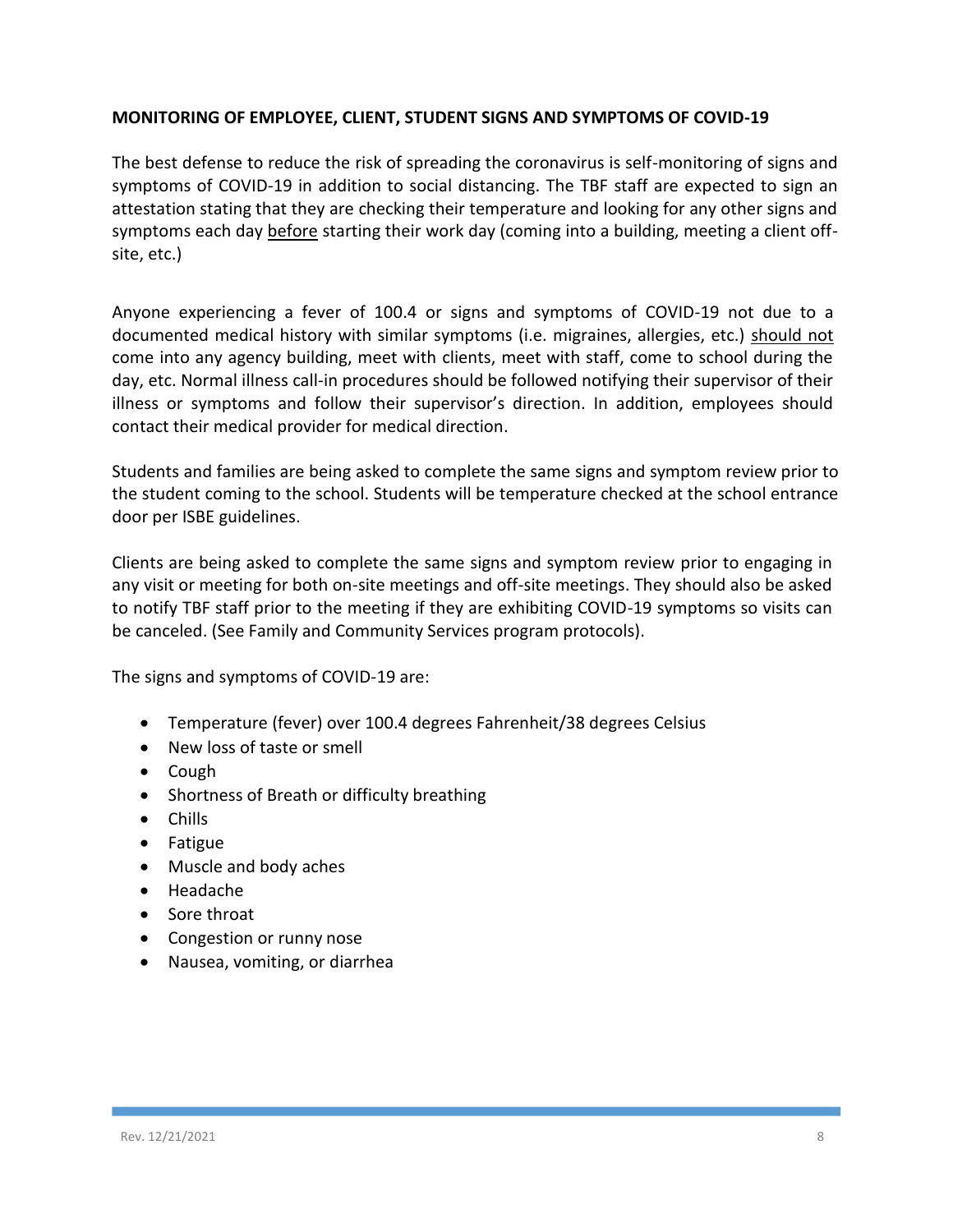Should anyone within our buildings or anyone participating in client visits begins displaying symptoms, the following procedures should be followed:

## Employees:

- 1. Notify a TBF/school supervisor, Principal, Program Director, or Vice President immediately
- 2. Social distance while determining next steps with supervisor.

a. School employees – remove yourself from the classroom and follow your building's nurse guidelines for quarantine room use. Leave the building when and how directed. Contact your medical provider for medical instructions.

b. Program and Administrative Employees in TBF buildings-isolate yourself within an office while determining next steps with your supervisor. Leave the building when and how directed. Contact your medical provider for medical instructions.

3. Supervisor should notify Program Director or Vice President and Human Resources that an employee left experiencing COVID-19 symptoms. Vice President or Human Resources to notify CEO.

#### Students:

School staff will follow the school Re-Opening procedures if students display COVID-19 symptoms while on school property.

## Clients:

TBF staff noticing or informed of client displaying COVID-19 symptoms will follow the FCS Pandemic Policy/Procedure.

## **EMPLOYEE NOTIFICATION OF POTENTIAL EXPOSURE AND POSITIVE COVID-19 TEST**

Upon notification from an employee that they have been in close contact (as defined above) with someone who has tested positive for COVID-19, the employee's Program Director or Vice President and the Vice President of Human Resources will immediately review the circumstances to verify whether the employee experienced close contact with a person who has tested positive for COVID-19. If so, then the affected employee will be advised to contact their health care provider and self-quarantine for 10 days per CDC guidelines. If not, then the employee will monitor their health and report any onset of influenza-like illness.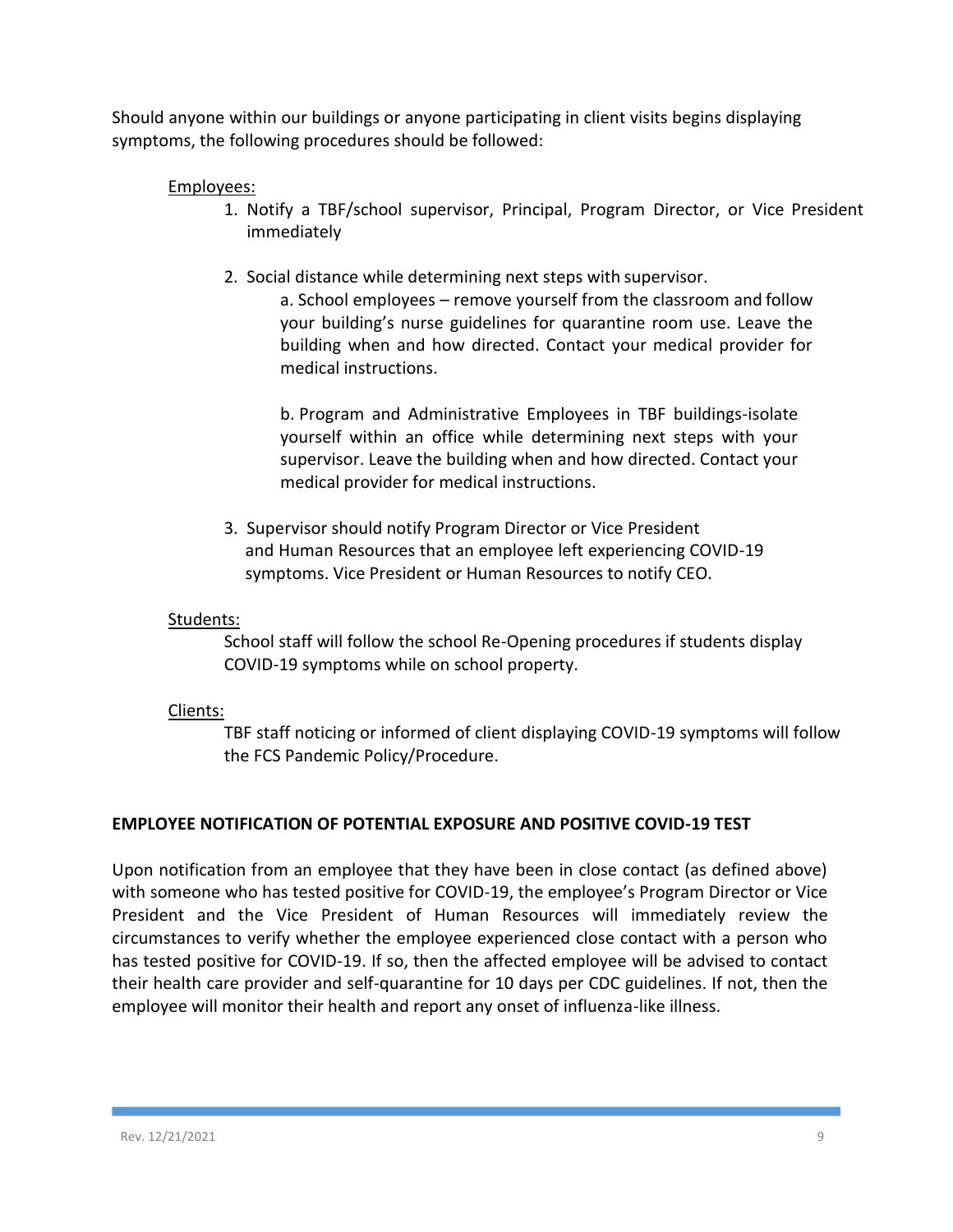Upon notification from an employee that they have tested positive for COVID-19, the employee's Program Director or Vice President and the Vice President of Human Resources will immediately determine if the employee had close contact with any TBF employee, student, or client. The Program Director or Vice President and the Vice President of Human Resources will work with the local health department to determine notification and the need for the selfquarantine.

To protect privacy, contacts are only informed that they may have been exposed to an individual with the infection. The identity of the infected employee, client, or student will not be revealed to maintain their confidentiality.

#### **COVID SICK LEAVE BENEFITS UNDER THE FFCRA**

The Families First Coronavirus Response Act provides some employees with up to two weeks (10 days / 75 hours) of Emergency Paid Sick Leave for certain COVID-related reasons, when an employee is unable to work or telework because of the reason. Employees can submit the *COVID Sick Leave Request Form Related to COVID-19* along with the supporting documentation applicable to their reason for requesting leave.

COVID Leave may be used intermittently or continuously. Employees are eligible to request COVID Leave at 100% of their regular rate of pay when the employee is unable to work while quarantined (pursuant to Federal, State, or local government order or advice of health care provider), and/or experiencing COVID-19 symptoms and seeking a medical diagnosis. Employees are eligible to request COVID Leave at 2/3 their regular rate of pay when the employee is unable to work due to a need to care for an individual who has been advised by a health care provider to self-quarantine related to COVID-19 symptoms or exposure, to care for an individual who is isolating after testing positive for COVID-19, or to care for their child whose school or place of care is temporarily closed (or child care provider is temporarily not available) due to COVID-19 related cleaning procedures. Employees cannot supplement requests paid at 2/3 to reach 100% pay for those days. Employees may choose to utilize accrued benefit time instead of using COVID Leave.

Once an employee has utilized the 10 day / 75 hour COVID Leave allotment, any additional time off will result in use of employee's earned paid time off benefits. The 10 day / 75 hour allotment per employee is a shared leave pool for both child-care related and employeerelated requests.

If an employee can work remotely with supervisor and Department Director approval, the employee will be paid for their working time and will not be required to use benefit time.

Note: COVID Sick Leave benefits are available through 09/30/2021.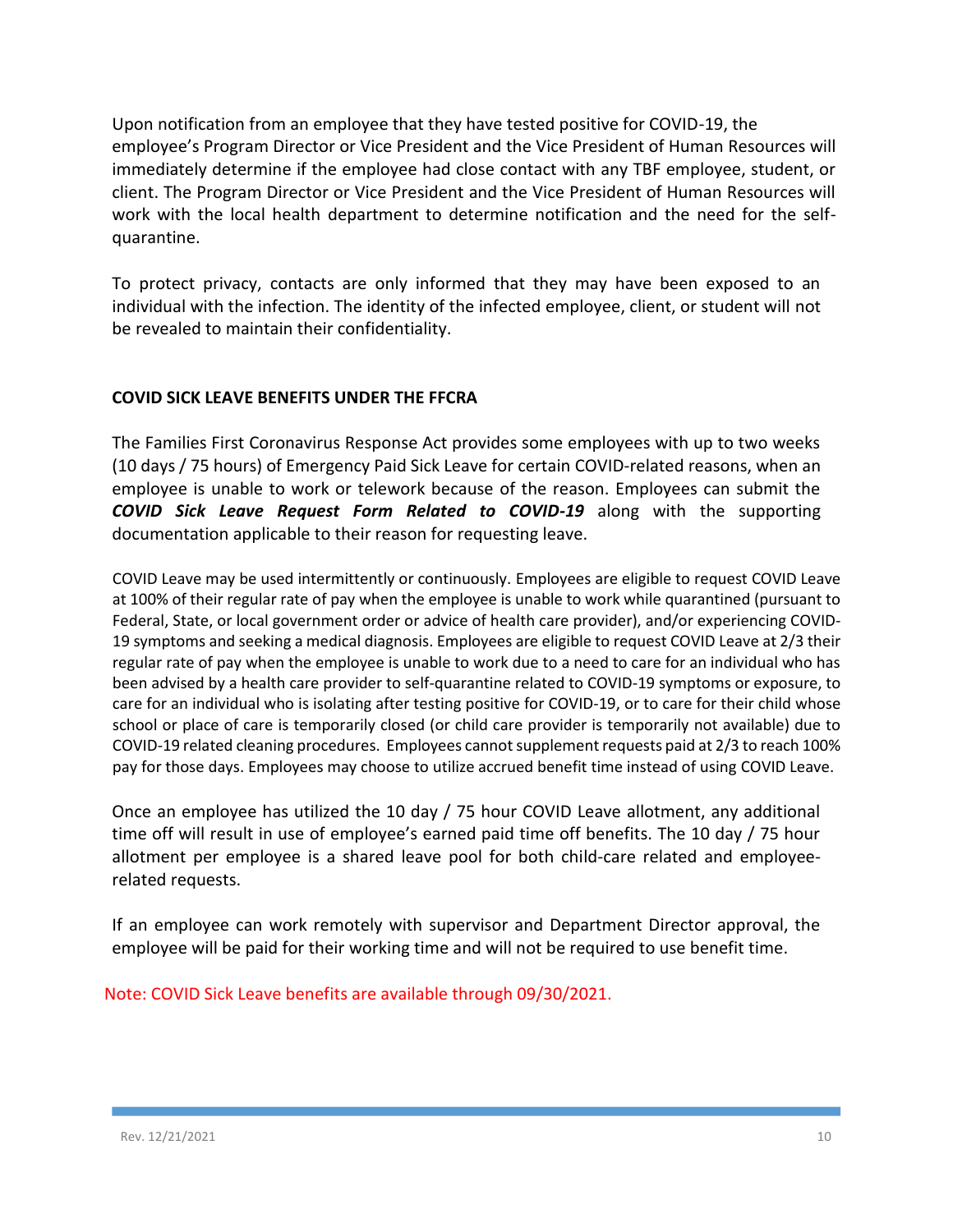# **RETURN TO WORK POST ISOLATION/QUARANTINE**

**Note:** *Fully Vaccinated* is defined as: ≥2 weeks following receipt of the second dose in a 2-dose series, or ≥2 weeks following receipt of one dose of a single-dose vaccine

| <b>Situation</b>          | <b>Return to Work</b> | <b>Documentation</b>  | <b>Benefits</b>                          |
|---------------------------|-----------------------|-----------------------|------------------------------------------|
|                           | <b>Requirements</b>   | <b>Required to</b>    | (if required to                          |
|                           |                       | <b>Return to Work</b> | quarantine/isolate                       |
|                           |                       |                       | due to this COVID                        |
|                           |                       |                       | situation)                               |
| Individual had close      | <b>Not Fully</b>      | <b>Regardless of</b>  | If individual can work remotely with     |
| contact (described in How | Vaccinated:           | Vaccination           | supervisor and Department Director       |
| to Protect Yourself       | The individual may    | Status:               | approval, no benefit usage.              |
| section) with someone     | return to work site   | None                  |                                          |
| who is suspected of       | after a 10 calendar   |                       | Employee can submit documentation to     |
| having COVID-19 (e.g.     | day quarantine        |                       | utilize the COVID sick leave. This is an |
| showing symptoms and      | period from date of   |                       | additional 10 days paid (at 100%) under  |
| they themselves have had  | last contact with the |                       | the FFCRA benefit. Forms can be          |
| direct contact with       | individual            |                       | requested from HR. Note: COVID Sick      |
| someone who is COVID      |                       |                       | Leave benefits are available through     |
| positive)                 | <b>OR</b>             |                       | 09/30/2021.                              |
|                           |                       |                       |                                          |
|                           | The suspected         |                       |                                          |
|                           | individual tested     |                       | <b>OR</b>                                |
|                           | negative.             |                       |                                          |
|                           |                       |                       | Employee can use earned benefit time     |
|                           |                       |                       | (i.e. sick time, personal days, vacation |
|                           | <b>Fully</b>          |                       | time)                                    |
|                           | Vaccinated: The       |                       |                                          |
|                           | individual does       |                       |                                          |
|                           | not need to           |                       |                                          |
|                           | quarantine as         |                       |                                          |
|                           | long as they          |                       |                                          |
|                           | remain                |                       |                                          |
|                           | symptom-free,         |                       |                                          |
|                           | but should get        |                       |                                          |
|                           | tested 3-5 days       |                       |                                          |
|                           | after exposure,       |                       |                                          |
|                           | even if they          |                       |                                          |
|                           | don't have            |                       |                                          |
|                           | symptoms. The         |                       |                                          |
|                           | individual            |                       |                                          |
|                           | should also           |                       |                                          |
|                           | wear a mask           |                       |                                          |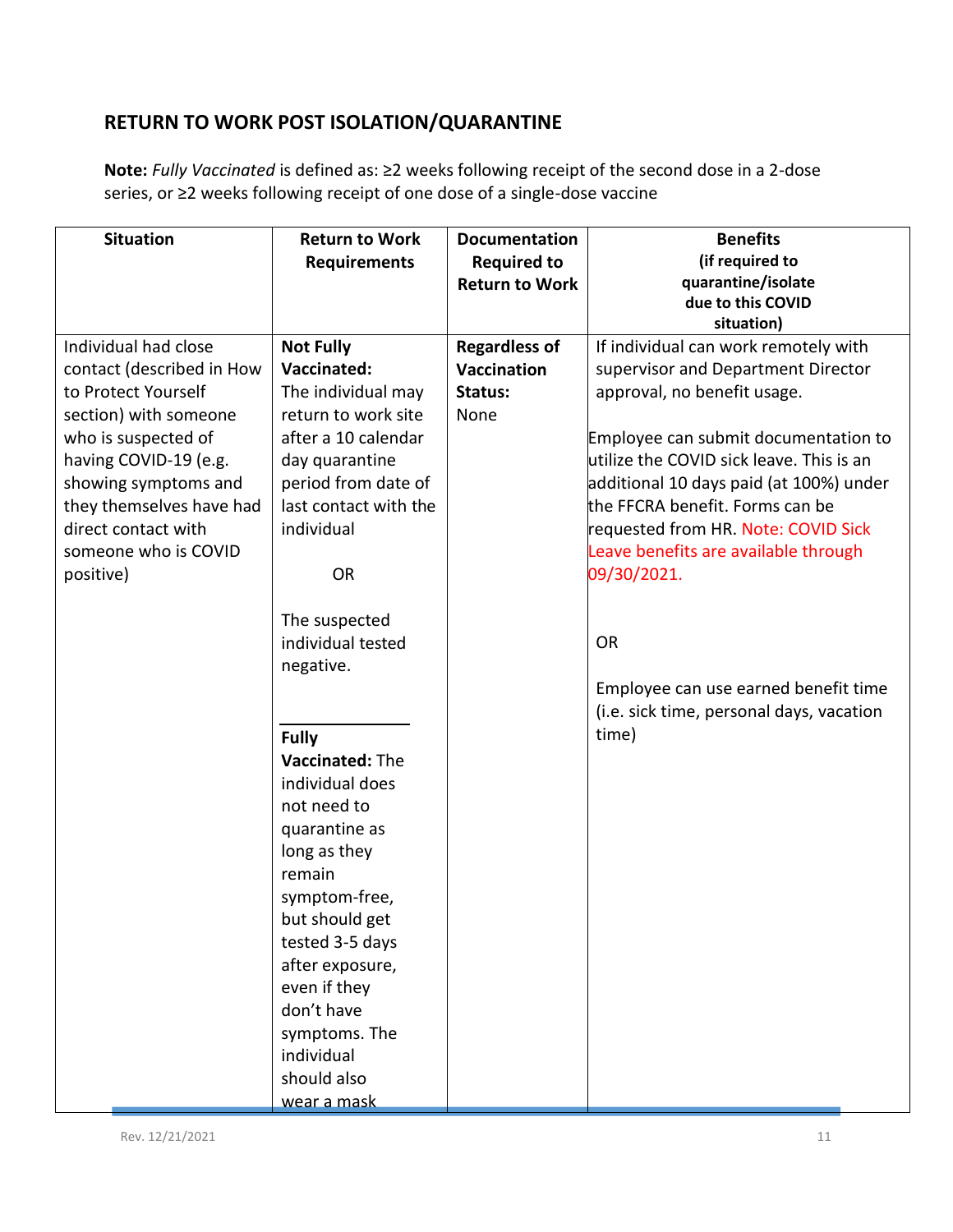|                           | indoors in public<br>for 10 days<br>following<br>exposure OR |                      |                                                                             |
|---------------------------|--------------------------------------------------------------|----------------------|-----------------------------------------------------------------------------|
|                           | until negative<br><b>COVID test</b>                          |                      |                                                                             |
|                           | result. The                                                  |                      |                                                                             |
|                           | individual                                                   |                      |                                                                             |
|                           | should isolate                                               |                      |                                                                             |
|                           | for 10 days if                                               |                      |                                                                             |
|                           | test result is<br>positive (see                              |                      |                                                                             |
|                           | Individual                                                   |                      |                                                                             |
|                           | <b>Tested Positive</b>                                       |                      |                                                                             |
|                           | section).                                                    |                      |                                                                             |
| Individual had close      | <b>Not Fully</b>                                             | <b>Regardless of</b> | If individual can work remotely with                                        |
| contact (described in How | Vaccinated:                                                  | Vaccination          | supervisor and Department Director                                          |
| to Protect Yourself       | The individual may                                           | Status:              | approval, no benefit usage.                                                 |
| section) with someone     | return to work site                                          | None                 |                                                                             |
| who tested positive for   | after a 10 calendar                                          |                      | Employee can submit documentation to                                        |
| COVID-19                  | day quarantine                                               |                      | utilize the COVID sick leave. This is an                                    |
|                           | period from date of                                          |                      | additional 10 days paid (at 100%) under                                     |
|                           | last contact with the<br>individual                          |                      | the FFCRA benefit. Forms can be                                             |
|                           |                                                              |                      | requested from HR. Note: COVID Sick<br>Leave benefits are available through |
|                           |                                                              |                      | 09/30/2021.                                                                 |
|                           | <b>Fully</b>                                                 |                      |                                                                             |
|                           | Vaccinated: The                                              |                      |                                                                             |
|                           | individual does                                              |                      | <b>OR</b>                                                                   |
|                           | not need to                                                  |                      |                                                                             |
|                           | quarantine as                                                |                      | Employee can use earned benefit time                                        |
|                           | long as they                                                 |                      | (i.e. sick time, personal days, vacation                                    |
|                           | remain                                                       |                      | time)                                                                       |
|                           | symptom-free,                                                |                      |                                                                             |
|                           | but should get                                               |                      |                                                                             |
|                           | tested 3-5 days<br>after exposure,                           |                      |                                                                             |
|                           | even if they                                                 |                      |                                                                             |
|                           | don't have                                                   |                      |                                                                             |
|                           | symptoms. The                                                |                      |                                                                             |
|                           | individual                                                   |                      |                                                                             |
|                           | should also                                                  |                      |                                                                             |
|                           | wear a mask                                                  |                      |                                                                             |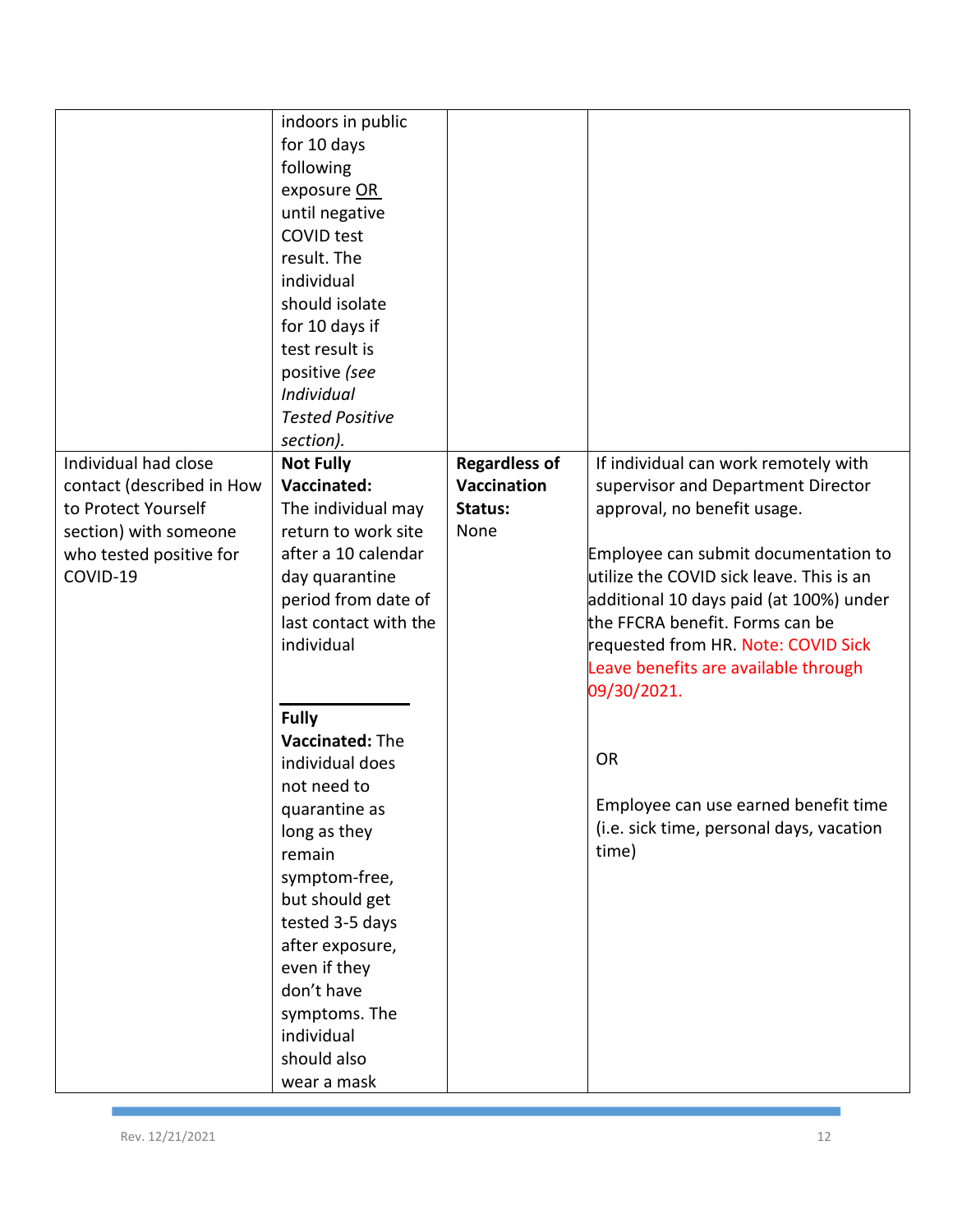| indoors in public      |  |
|------------------------|--|
| for 10 days            |  |
| following              |  |
|                        |  |
| exposure OR            |  |
| until negative         |  |
| COVID test             |  |
| result. The            |  |
| individual             |  |
| should isolate         |  |
| for 10 days if         |  |
| test result is         |  |
| positive (see          |  |
| Individual             |  |
| <b>Tested Positive</b> |  |
| section).              |  |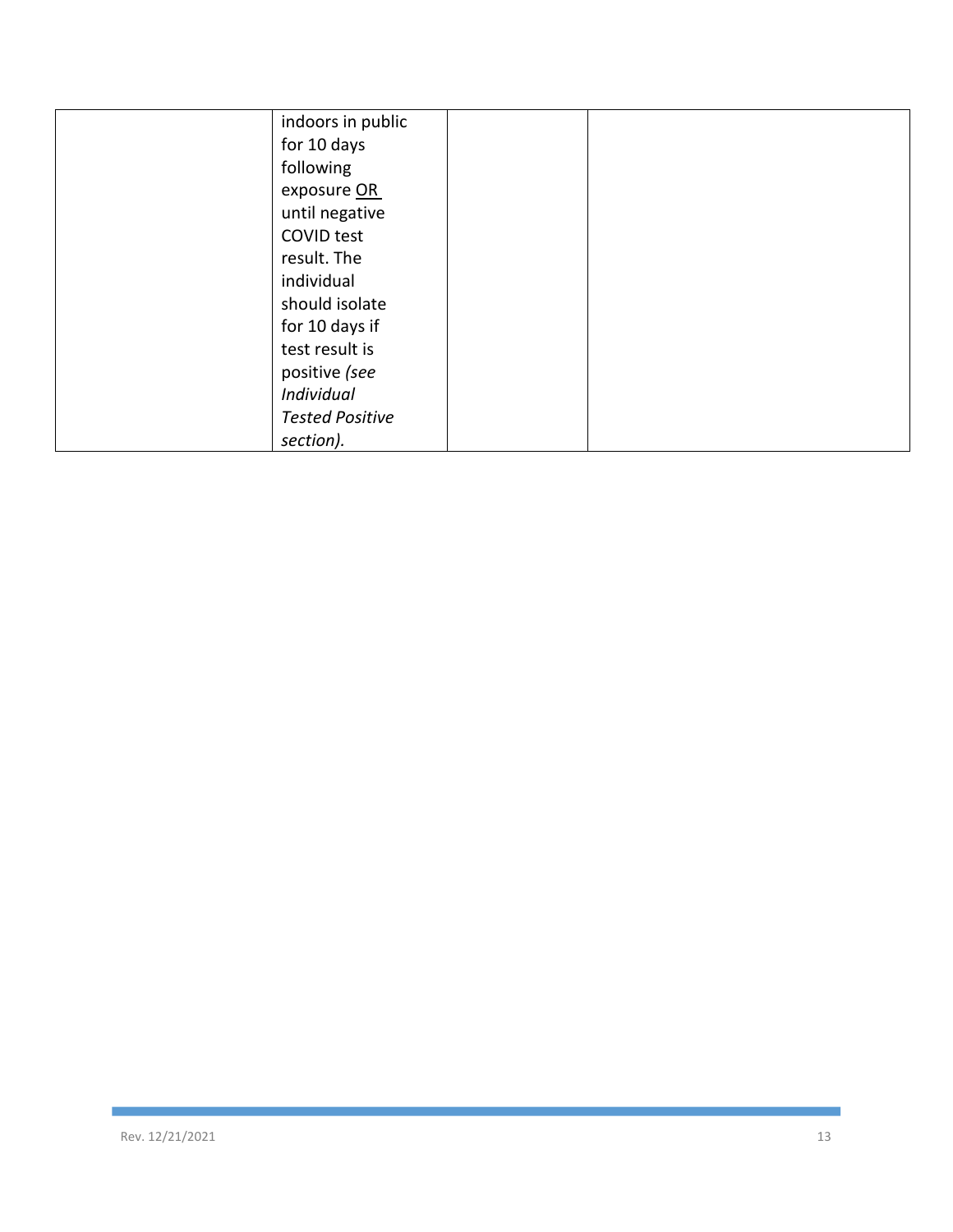| Individual displays<br>symptoms and obtained a<br>COVID-19 test. | <b>Regardless of</b><br><b>Vaccination Status:</b><br>Do not return to work<br>until test results are<br>received. If test is<br>negative, can return to<br>work. If test is<br>positive, follow<br>guidelines below.                                                                                                                 | <b>Regardless of</b><br><b>Vaccination</b><br>Status:<br>Negative<br>COVID-19 test<br>result OR<br>healthcare<br>provider's note<br>indicating the<br>negative test<br>result. | If individual can work<br>remotely with supervisor<br>and Department Director<br>approval, no benefit usage.<br>Employee can submit<br>documentation to utilize the<br>COVID sick leave. This is an<br>additional 10 days paid (at<br>100%) under the FFCRA benefit.<br>Forms can be requested from<br>HR. Note: COVID Sick Leave<br>benefits are available through                |
|------------------------------------------------------------------|---------------------------------------------------------------------------------------------------------------------------------------------------------------------------------------------------------------------------------------------------------------------------------------------------------------------------------------|--------------------------------------------------------------------------------------------------------------------------------------------------------------------------------|------------------------------------------------------------------------------------------------------------------------------------------------------------------------------------------------------------------------------------------------------------------------------------------------------------------------------------------------------------------------------------|
|                                                                  |                                                                                                                                                                                                                                                                                                                                       |                                                                                                                                                                                | 09/30/2021.<br><b>OR</b><br>Employee can use earned<br>benefit time (i.e. sick time,<br>personal days, vacation time)                                                                                                                                                                                                                                                              |
| Individual tested positive and<br>had symptoms                   | <b>Regardless of</b><br><b>Vaccination Status:</b><br>May return to work<br>site after (1) at least<br>10 calendar days have<br>passed since symptom<br>onset AND (2) at least<br>48 hours since<br>resolution of fever<br>without fever reducing<br>medication AND (3)<br>improvement in other<br>symptoms for at least<br>24 hours. | <b>Regardless of</b><br>Vaccination<br>Status:<br>None                                                                                                                         | If individual can work<br>remotely with supervisor<br>and Department Director<br>approval, no benefit usage.<br>Employee can submit<br>documentation to utilize the<br>COVID sick leave. This is an<br>additional 10 days paid (at<br>100%) under the FFCRA benefit.<br>Forms can be requested from<br>HR. Note: COVID Sick Leave<br>benefits are available through<br>09/30/2021. |
|                                                                  |                                                                                                                                                                                                                                                                                                                                       |                                                                                                                                                                                | <b>OR</b><br>Employee can use earned<br>benefit time (i.e. sick time,<br>personal days, vacation time)                                                                                                                                                                                                                                                                             |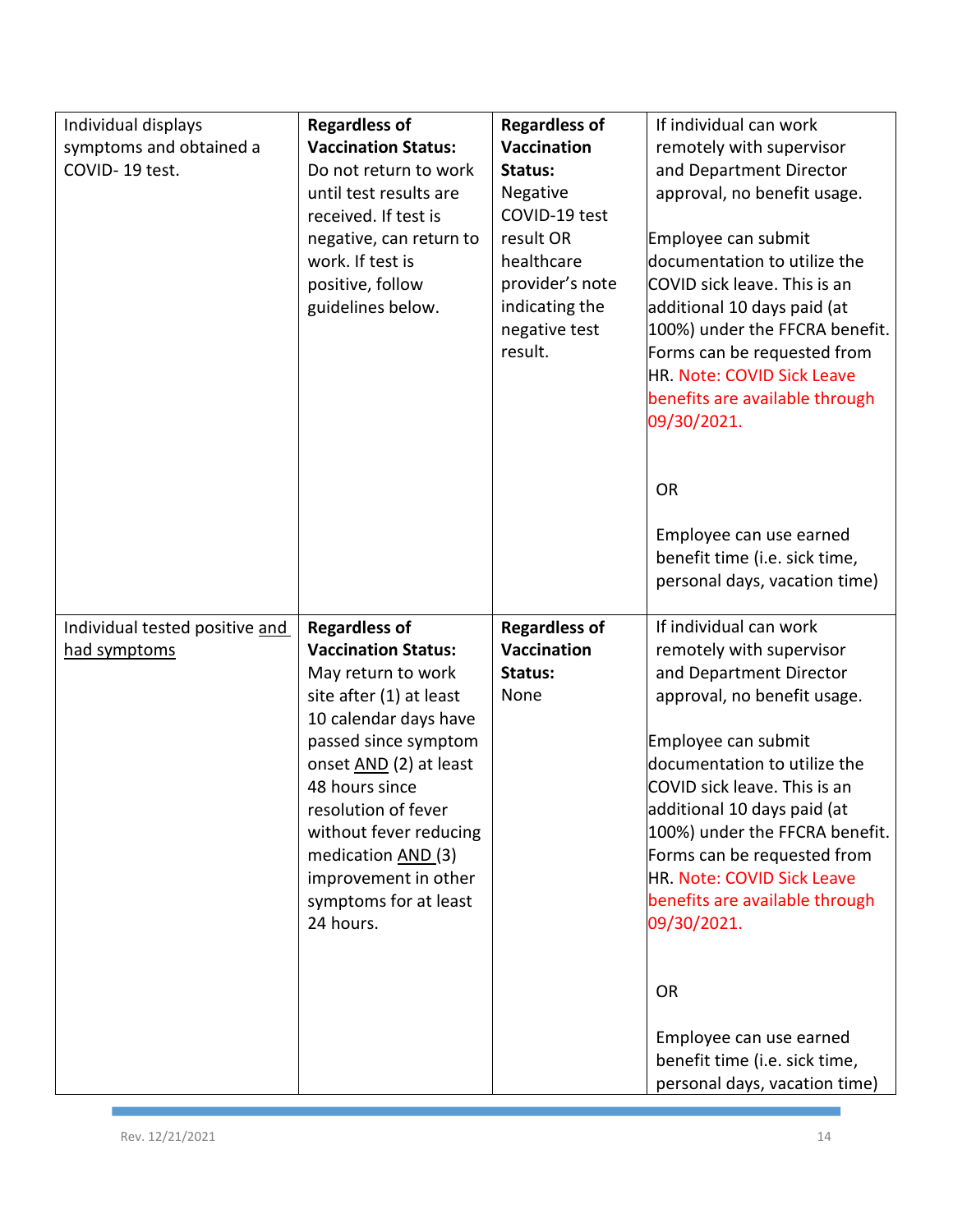| Individual is suspected<br>of having COVID-19 (e.g.<br>showing symptoms and they<br>themselves have had direct<br>contact with someone who is<br>COVID positive) | <b>Not Fully Vaccinated:</b><br>May return to work<br>site after (1) at least<br>10 calendar days have<br>passed since symptom<br>onset AND (2) at least<br>48 hours since<br>resolution of fever<br>without fever reducing<br>medication AND (3)<br>improvement in other<br>symptoms for at least<br>24 hours.<br><b>Fully Vaccinated:</b><br>May return to work<br>site after negative<br>COVID-19 test result<br>OR healthcare<br>provider's note<br>indicating the negative<br>test result. | <b>Not Fully</b><br>Vaccinated:<br>None<br><b>Fully Vaccinated:</b><br>May return to<br>work site after<br>negative COVID-<br>19 test result<br>OR healthcare<br>provider's note<br>indicating the<br>negative test<br>result. |                                                                                                                                                                                                                                                                                                                                                                                                                                  |
|------------------------------------------------------------------------------------------------------------------------------------------------------------------|-------------------------------------------------------------------------------------------------------------------------------------------------------------------------------------------------------------------------------------------------------------------------------------------------------------------------------------------------------------------------------------------------------------------------------------------------------------------------------------------------|--------------------------------------------------------------------------------------------------------------------------------------------------------------------------------------------------------------------------------|----------------------------------------------------------------------------------------------------------------------------------------------------------------------------------------------------------------------------------------------------------------------------------------------------------------------------------------------------------------------------------------------------------------------------------|
| Individual Tested Positive for<br>COVID-19 but had no<br>symptoms                                                                                                | <b>Regardless of</b><br><b>Vaccination Status:</b><br>May return after a<br>least 10 calendar<br>days have passed<br>since date of positive<br>COVID-19 test result,<br>if no symptoms<br>develop.<br>If symptoms develop,<br>follow guidelines<br>above for Individual<br><b>Tested Positive and</b><br>Had Symptoms.                                                                                                                                                                          | <b>Regardless of</b><br>Vaccination<br>Status:<br>None                                                                                                                                                                         | If individual can work<br>remotely with supervisor<br>and Department Director<br>approval, no benefit usage.<br>If an employee cannot work<br>remotely employee can<br>submit documentation to<br>utilize the COVID sick leave.<br>This is an additional 10 days<br>paid (at 100%) under the<br>FFCRA benefit. Forms can be<br>requested from HR. Note:<br><b>COVID Sick Leave benefits are</b><br>available through 09/30/2021. |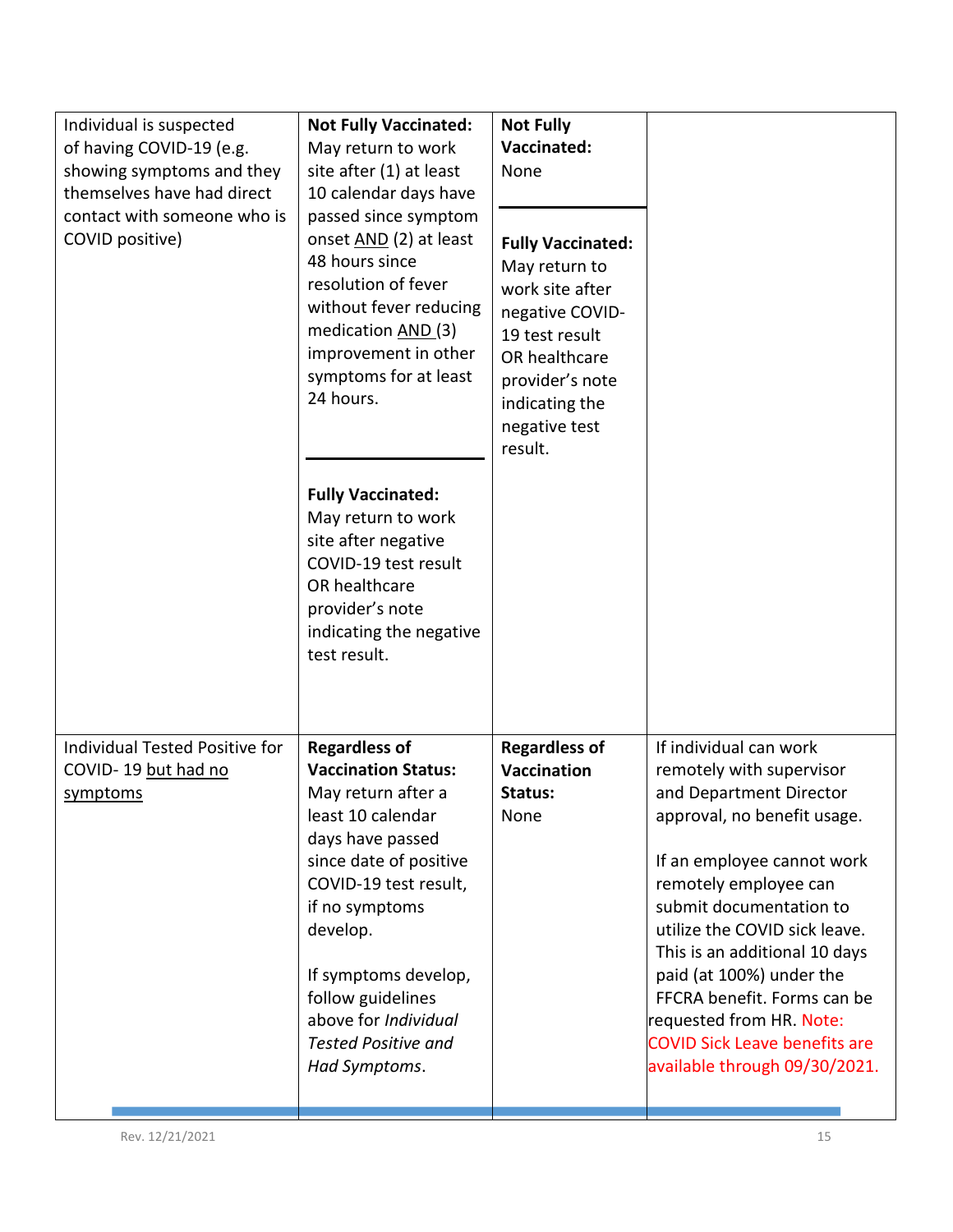|                                                                    |                                                                                                                                    |                                                                                                                                           | <b>OR</b><br>Employee can use earned<br>benefit time (i.e. sick time,<br>personal days, vacation time)              |
|--------------------------------------------------------------------|------------------------------------------------------------------------------------------------------------------------------------|-------------------------------------------------------------------------------------------------------------------------------------------|---------------------------------------------------------------------------------------------------------------------|
| Individual exhibits one or<br>more symptoms of<br>COVID-19, but is | <b>Regardless of Vaccine</b><br>Status:<br>May be possible to<br>return in fewer than<br>10 days after onset<br>of symptoms and 48 | <b>Regardless of</b><br><b>Vaccination</b><br>Status:<br>Release from<br><b>Health Care</b><br>Provider<br><b>OR</b><br>Negative COVID-19 | If individual can work<br>remotely with supervisor and<br><b>Department Director</b><br>approval, no benefit usage. |
|                                                                    |                                                                                                                                    | test results                                                                                                                              |                                                                                                                     |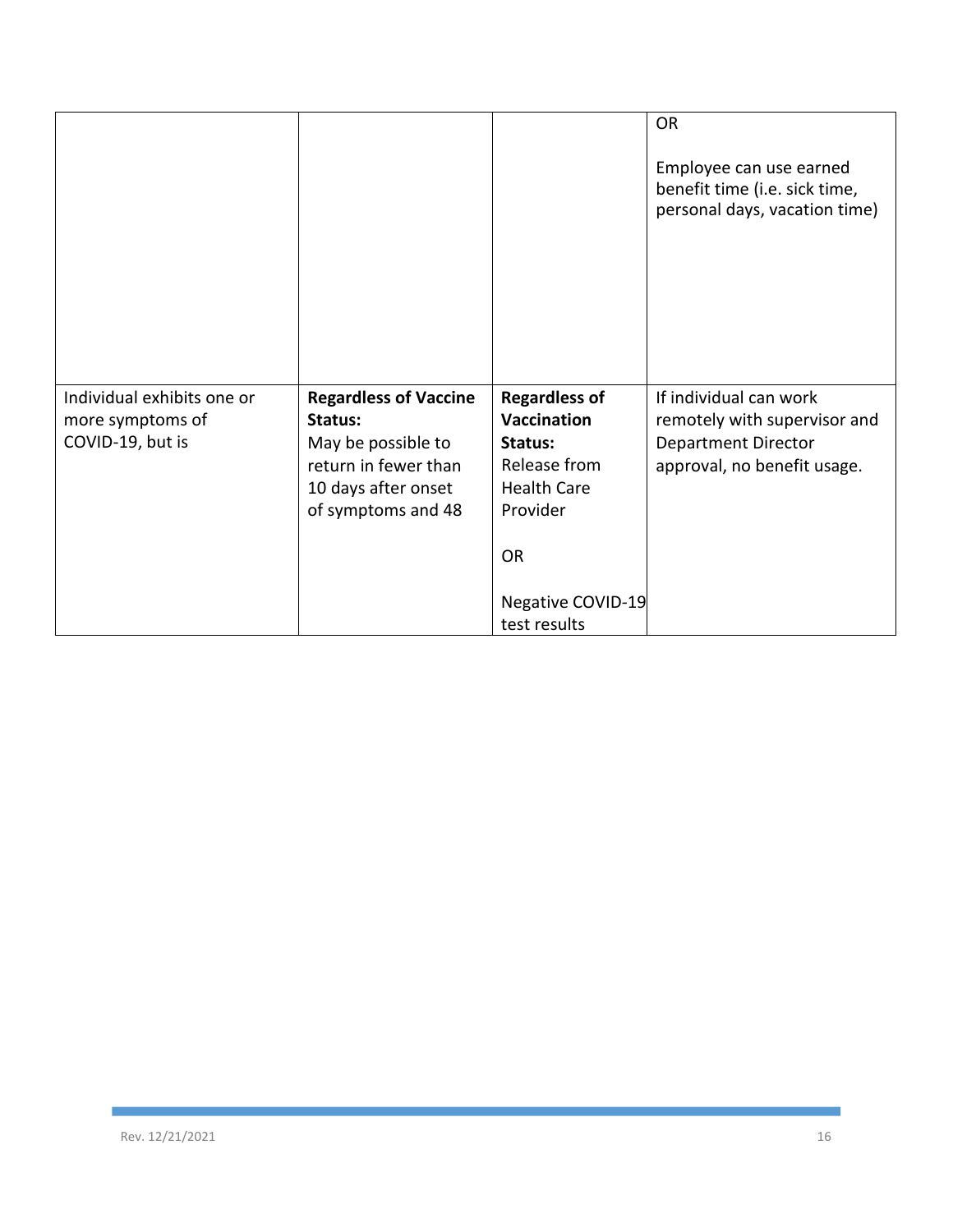| not suspected of having   | hours fever free   |                                      |
|---------------------------|--------------------|--------------------------------------|
| COVID-19 due to a         | without the use of | <b>OR</b>                            |
| documented medical        | fever-reducing     |                                      |
| history with similar      | medications and    | Employee can use earned benefit      |
| symptoms (i.e. migraines, | improvement of     | time (i.e. sick time, personal days, |
| allergies, etc.).         | symptoms for at    | vacation time)                       |
|                           | least 24 hours,    |                                      |
|                           | depending on       |                                      |
|                           | return to work     |                                      |
|                           | documentation      |                                      |
|                           | provided.          |                                      |
|                           |                    |                                      |

# **Secondary Categories for Evolving COVID Quarantine / Isolation Situations**

**Note:** *Fully Vaccinated* is defined as: ≥2 weeks following receipt of the second dose in a 2-dose series, or ≥2 weeks following receipt of one dose of a single-dose vaccine

| <b>Situation</b>              | <b>Return to Work</b>      | <b>Documentation</b>  | <b>Benefits</b>                      |
|-------------------------------|----------------------------|-----------------------|--------------------------------------|
|                               | Requirements               | <b>Required to</b>    | (if required to                      |
|                               |                            | <b>Return to Work</b> | quarantine/isolate due               |
|                               |                            |                       | to this COVID situation)             |
| $FIRST -$                     | <b>Regardless of</b>       | <b>Regardless of</b>  | If individual can work               |
|                               | <b>Vaccination Status:</b> | <b>Vaccination</b>    | remotely with supervisor and         |
| Individual had close contact  | May return to work         | Status:               | <b>Department Director</b>           |
| (described in How to Protect  | site after (1) at least    | None                  | approval, no benefit usage.          |
| Yourself section) with        | 10 calendar days           |                       |                                      |
| someone who is suspected of   | have passed since          |                       | Employee can submit                  |
| having COVID-19 (e.g.         | symptom onset              |                       | documentation to utilize the         |
| showing symptoms and they     | AND (2) at least 48        |                       | COVID sick leave. This is an         |
| themselves have had direct    | hours since                |                       | additional 10 days paid (at 100%)    |
| contact with someone who is   | resolution of fever        |                       | under the FFCRA benefit. Forms       |
| COVID positive)               | without fever              |                       | can be requested from HR. Note:      |
|                               | reducing                   |                       | <b>COVID Sick Leave benefits are</b> |
| *Individual begins 10-day     | medication AND (3)         |                       | available through 09/30/2021.        |
| quarantine starting from date | improvement in             |                       |                                      |
| of last contact               | other symptoms for         |                       |                                      |
|                               | at least 24 hours.         |                       | <b>OR</b>                            |
| $THEN -$                      |                            |                       |                                      |
|                               |                            |                       | Employee can use earned              |
| Individual begins exhibiting  |                            |                       | benefit time (i.e. sick time,        |
| their own COVID-19            |                            |                       | personal days, vacation time)        |
| symptoms                      |                            |                       |                                      |

Rev. 12/21/2021 2021 2021 2022 2023 2024 2022 2023 2024 2022 2023 2024 2022 2023 2024 2022 2024 2022 2023 2024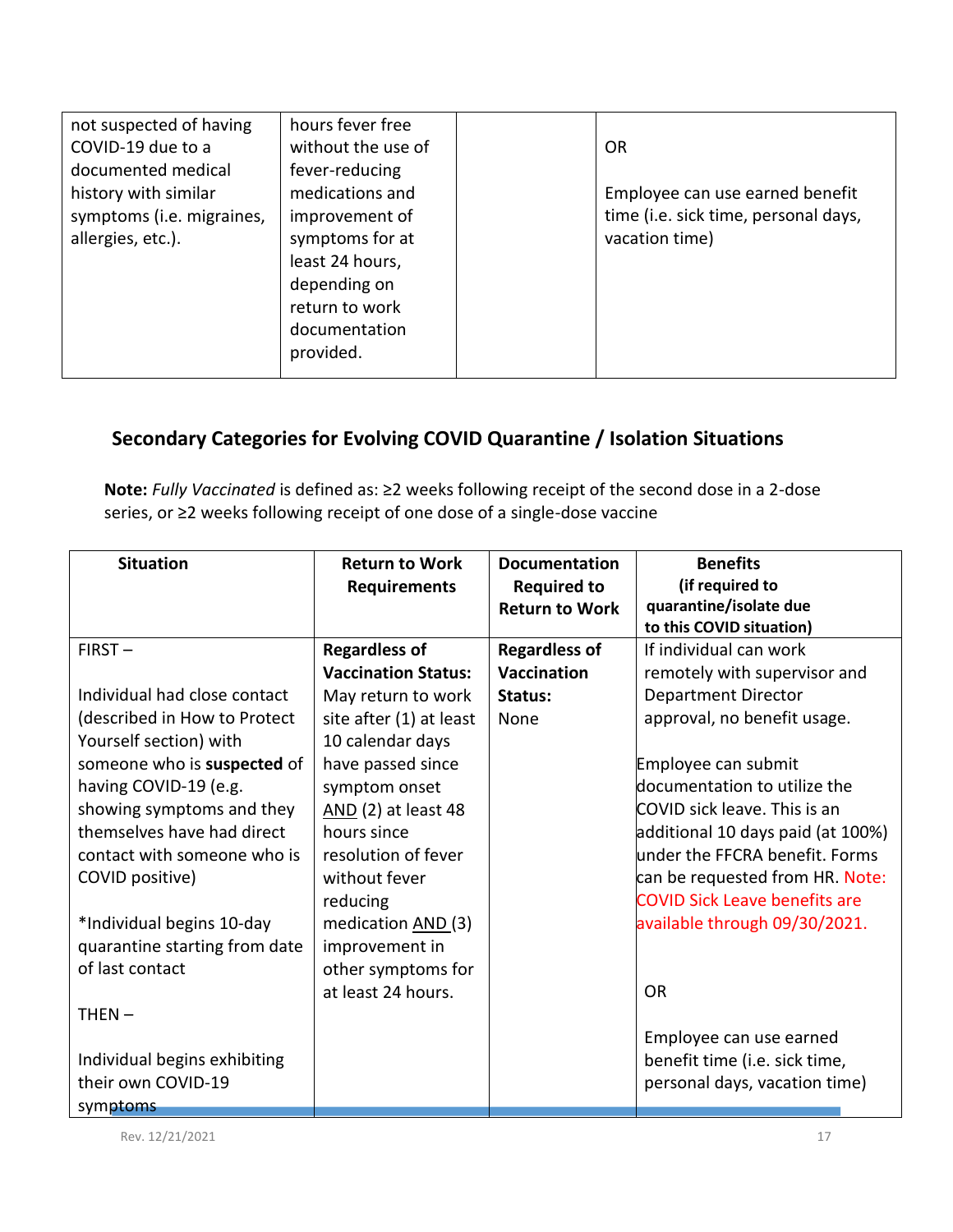| $AND -$<br>Individual tests positive for<br>COVID-19 or is not tested for<br>COVID-19 |                                       |                         |                                                     |
|---------------------------------------------------------------------------------------|---------------------------------------|-------------------------|-----------------------------------------------------|
| $FIRST -$                                                                             | <b>Not Fully</b>                      | <b>Regardless of</b>    | If individual can work                              |
|                                                                                       | Vaccinated:                           | <b>Vaccination</b>      | remotely with supervisor and                        |
| Individual had close contact                                                          | Continuation of                       | Status:                 | <b>Department Director</b>                          |
| (described in How to Protect                                                          | original 10-day                       | Negative                | approval, no benefit usage.                         |
| Yourself section) with                                                                | quarantine. The                       | COVID-19 test           |                                                     |
| someone who is suspected of                                                           | individual may<br>return to work site | result OR<br>healthcare | Employee can submit<br>documentation to utilize the |
| having COVID-19 (e.g.<br>showing symptoms and they                                    | after a 10 calendar                   | provider's note         | COVID sick leave. This is an                        |
| themselves have had direct                                                            | day quarantine                        | indicating the          | additional 10 days paid (at 100%)                   |
| contact with someone who is                                                           | period from date of                   | negative test           | under the FFCRA benefit. Forms                      |
| COVID positive)                                                                       | last contact with the                 | result.                 | can be requested from HR. Note:                     |
|                                                                                       | individual.                           |                         | <b>COVID Sick Leave benefits are</b>                |
| *Individual begins 10-day                                                             |                                       |                         | available through 09/30/2021.                       |
| quarantine starting from date                                                         | <b>OR</b>                             |                         |                                                     |
| of last contact                                                                       |                                       |                         |                                                     |
|                                                                                       | The suspected                         |                         | <b>OR</b>                                           |
| $THEN -$                                                                              | individual tested                     |                         |                                                     |
|                                                                                       | negative.                             |                         | Employee can use earned                             |
| Individual begins exhibiting                                                          |                                       |                         | benefit time (i.e. sick time,                       |
| their own COVID-19                                                                    |                                       |                         | personal days, vacation time)                       |
| symptoms                                                                              | <b>Fully Vaccinated:</b>              |                         |                                                     |
|                                                                                       | May return to                         |                         |                                                     |
| $THEN -$                                                                              | work site after                       |                         |                                                     |
|                                                                                       | negative COVID-19                     |                         |                                                     |
| Individual tests negative for<br>COVID-19                                             | test result OR                        |                         |                                                     |
|                                                                                       | healthcare                            |                         |                                                     |
|                                                                                       | provider's note                       |                         |                                                     |
|                                                                                       | indicating the                        |                         |                                                     |
|                                                                                       | negative test result.                 |                         |                                                     |
|                                                                                       |                                       |                         |                                                     |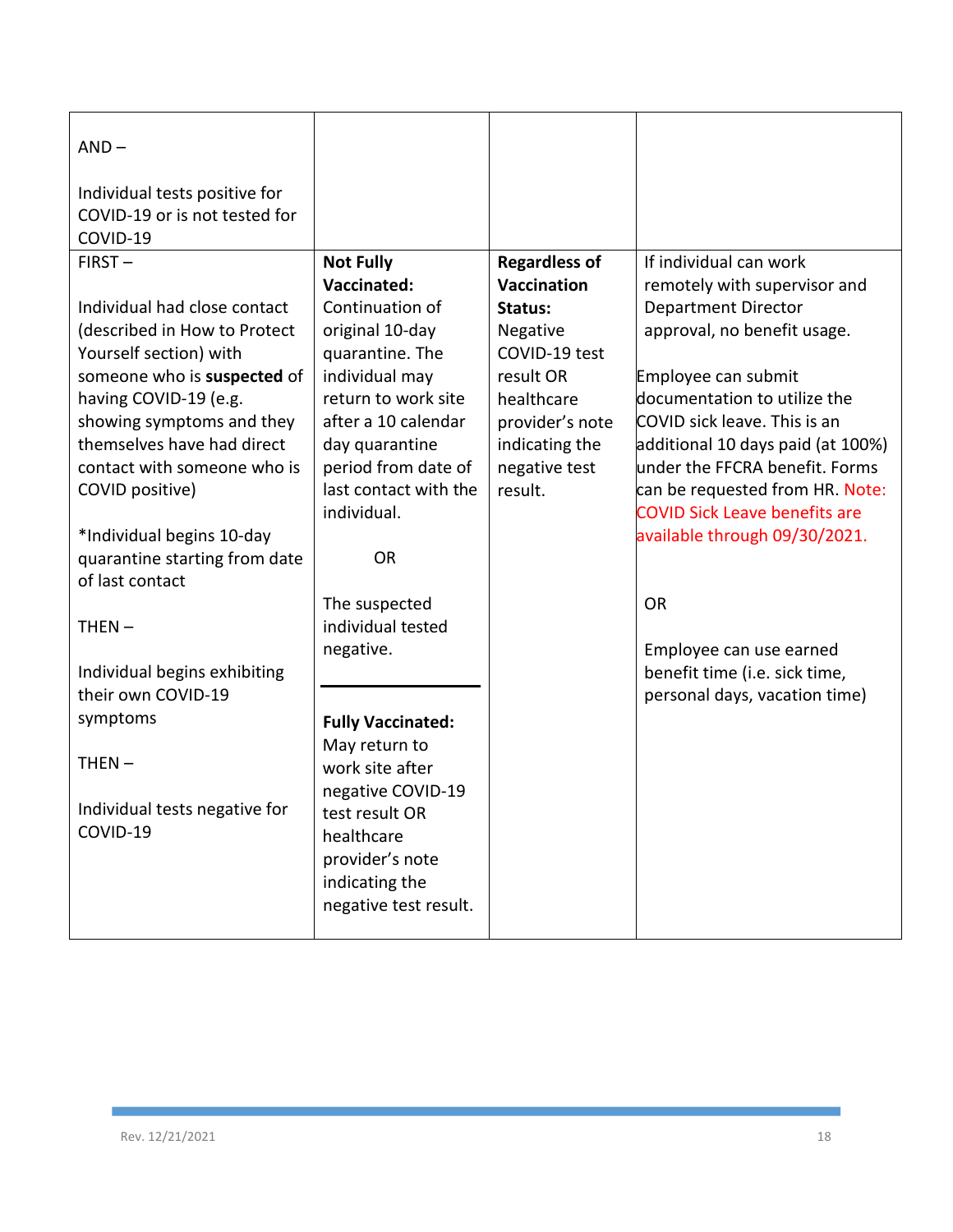| $FIRST -$                                              | <b>Regardless of</b>                  | <b>Regardless of</b>      | If individual can work                                         |
|--------------------------------------------------------|---------------------------------------|---------------------------|----------------------------------------------------------------|
|                                                        | <b>Vaccination Status:</b>            | <b>Vaccination</b>        | remotely with supervisor and                                   |
| Individual had close contact                           | May return to work                    | Status:                   | <b>Department Director</b>                                     |
| (described in How to Protect                           | site after (1) at least               | None                      | approval, no benefit usage.                                    |
| Yourself section) with                                 | 10 calendar days                      |                           |                                                                |
| someone who tested positive                            | have passed since                     |                           | Employee can submit                                            |
| for COVID-19                                           | symptom onset                         |                           | documentation to utilize the                                   |
|                                                        | AND (2) at least 48                   |                           | COVID sick leave. This is an                                   |
| *Individual begins 10-day                              | hours since                           |                           | additional 10 days paid (at 100%)                              |
| quarantine starting from date                          | resolution of fever                   |                           | under the FFCRA benefit. Forms                                 |
| of last contact                                        | without fever                         |                           | can be requested from HR. Note:                                |
|                                                        | reducing                              |                           | <b>COVID Sick Leave benefits are</b>                           |
| $THEN -$                                               | medication AND (3)                    |                           | available through 09/30/2021.                                  |
|                                                        | improvement in                        |                           |                                                                |
| Individual begins exhibiting                           | other symptoms for                    |                           |                                                                |
| their own COVID-19                                     | at least 24 hours.                    |                           | <b>OR</b>                                                      |
| symptoms                                               |                                       |                           |                                                                |
|                                                        |                                       |                           | Employee can use earned                                        |
| $AND -$                                                |                                       |                           | benefit time (i.e. sick time,                                  |
|                                                        |                                       |                           | personal days, vacation time)                                  |
| Individual tests positive for                          |                                       |                           |                                                                |
| COVID-19 or is not tested for                          |                                       |                           |                                                                |
| COVID-19                                               |                                       |                           |                                                                |
| $FIRST -$                                              | <b>Not Fully</b>                      | <b>Regardless of</b>      | If individual can work                                         |
|                                                        | Vaccinated:                           | Vaccination               | remotely with supervisor and                                   |
|                                                        |                                       |                           |                                                                |
| Individual had close contact                           |                                       | Status:                   |                                                                |
|                                                        | Continuation of                       |                           | <b>Department Director</b>                                     |
| (described in How to Protect<br>Yourself section) with | original 10-day                       | Negative<br>COVID-19 test | approval, no benefit usage.                                    |
| someone who tested positive                            | quarantine. The                       | result OR                 |                                                                |
| for COVID-19                                           | individual may<br>return to work site | healthcare                | Employee can submit<br>documentation to utilize the            |
|                                                        | after a 10 calendar                   | provider's note           | COVID sick leave. This is an                                   |
| *Individual begins 10-day                              | day quarantine                        | indicating the            | additional 10 days paid (at 100%)                              |
| quarantine starting from date                          | period from date of                   | negative test             | under the FFCRA benefit. Forms                                 |
| of last contact                                        | last contact with the                 | result.                   | can be requested from HR. Note:                                |
|                                                        | person who tested                     |                           | <b>COVID Sick Leave benefits are</b>                           |
| $THEN -$                                               | positive.                             |                           | available through 09/30/2021.                                  |
|                                                        |                                       |                           |                                                                |
| Individual begins exhibiting                           |                                       |                           |                                                                |
| their own COVID-19                                     |                                       |                           | <b>OR</b>                                                      |
| symptoms                                               | <b>Fully Vaccinated:</b>              |                           |                                                                |
|                                                        | May return to                         |                           | Employee can use earned                                        |
| $THEN -$                                               | work site after<br>negative COVID-19  |                           | benefit time (i.e. sick time,<br>personal days, vacation time) |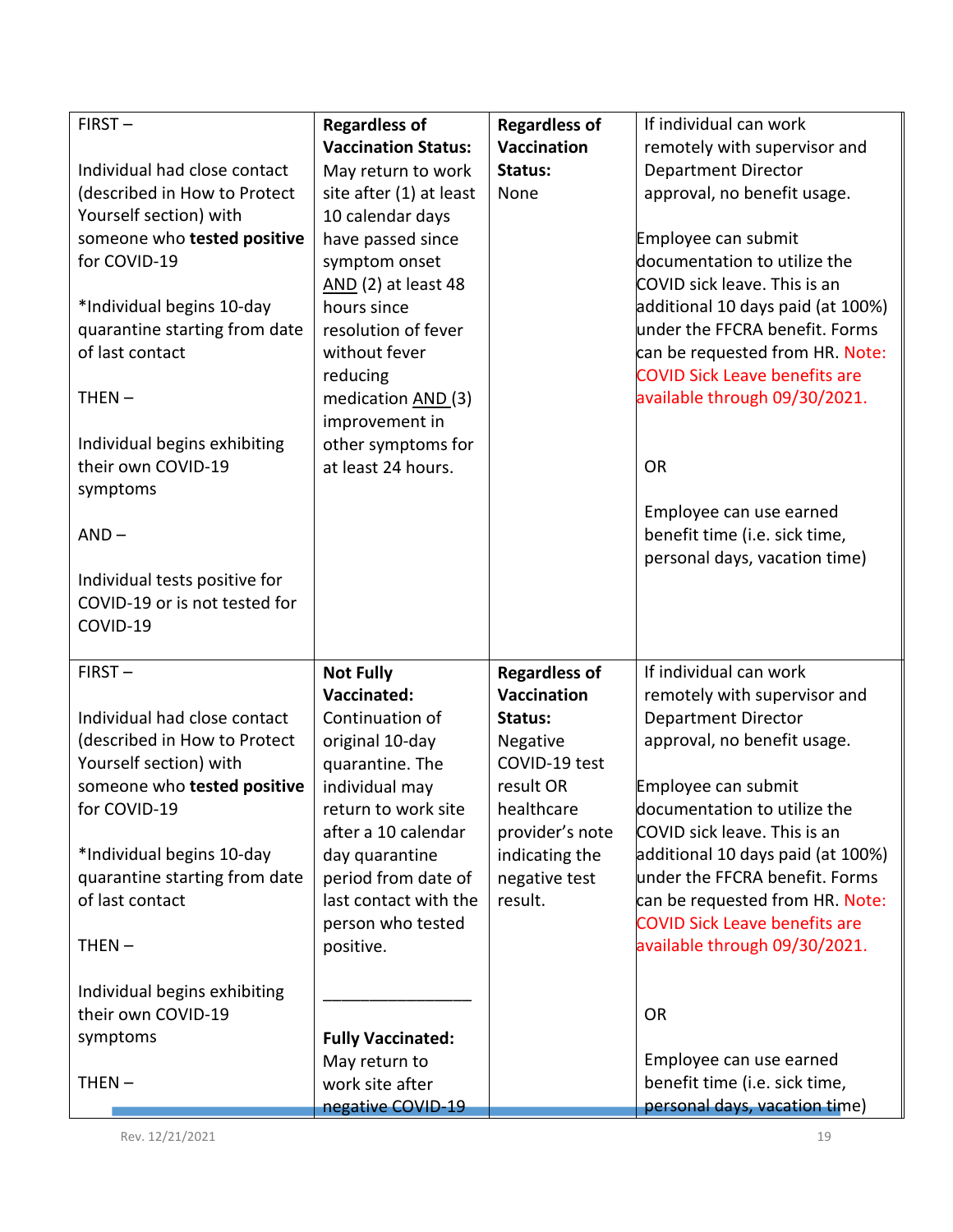| Individual tests negative for<br>COVID-19                                                                                                                                                                                                                                                                                                                                                                                                                                                            | test result OR<br>healthcare<br>provider's note<br>indicating the<br>negative test result.                                                                                                                                                                                                                                                                                                                                                                                                                                                                                                                                                  |                                                               |                                                                                                                                                                                                                                                                                                                                                                                                                                                                                                  |
|------------------------------------------------------------------------------------------------------------------------------------------------------------------------------------------------------------------------------------------------------------------------------------------------------------------------------------------------------------------------------------------------------------------------------------------------------------------------------------------------------|---------------------------------------------------------------------------------------------------------------------------------------------------------------------------------------------------------------------------------------------------------------------------------------------------------------------------------------------------------------------------------------------------------------------------------------------------------------------------------------------------------------------------------------------------------------------------------------------------------------------------------------------|---------------------------------------------------------------|--------------------------------------------------------------------------------------------------------------------------------------------------------------------------------------------------------------------------------------------------------------------------------------------------------------------------------------------------------------------------------------------------------------------------------------------------------------------------------------------------|
| Individual had close contact<br>(described in How to Protect<br>Yourself section) with<br>someone who is suspected of<br>having COVID-19 (e.g.<br>showing symptoms and they<br>themselves have had direct<br>contact with someone who is<br>COVID positive)<br>$AND -$<br>Is not exhibiting their own<br><b>COVID symptoms</b><br>$BUT -$<br>Cannot quarantine from the<br>suspected COVID-positive<br>individual (e.g. close contact<br>resides with individual and no<br>way to socially distance) | <b>Not Fully</b><br>Vaccinated:<br>The suspected<br>COVID-positive<br>individual tested<br>negative.<br><b>OR</b><br>The suspected<br>COVID-positive<br>individual must<br>satisfy: at least 10<br>calendar days have<br>passed since<br>symptom onset<br>AND (2) at least 48<br>hours since<br>resolution of fever<br>without fever<br>reducing<br>medication AND (3)<br>improvement in<br>other symptoms for<br>at least 24 hours.<br>$THEN -$<br>The individual may<br>return to work site<br>after a 10 calendar<br>day quarantine<br>period from the<br>suspected COVID-<br>positive individual<br>satisfying the<br>conditions above. | <b>Regardless of</b><br><b>Vaccination</b><br>Status:<br>None | If individual can work<br>remotely with supervisor and<br><b>Department Director</b><br>approval, no benefit usage.<br>Employee can submit<br>documentation to utilize the<br>COVID sick leave. This is an<br>additional 10 days paid (at 100%)<br>under the FFCRA benefit. Forms<br>can be requested from HR. Note:<br><b>COVID Sick Leave benefits are</b><br>available through 09/30/2021.<br>OR<br>Employee can use earned<br>benefit time (i.e. sick time,<br>personal days, vacation time) |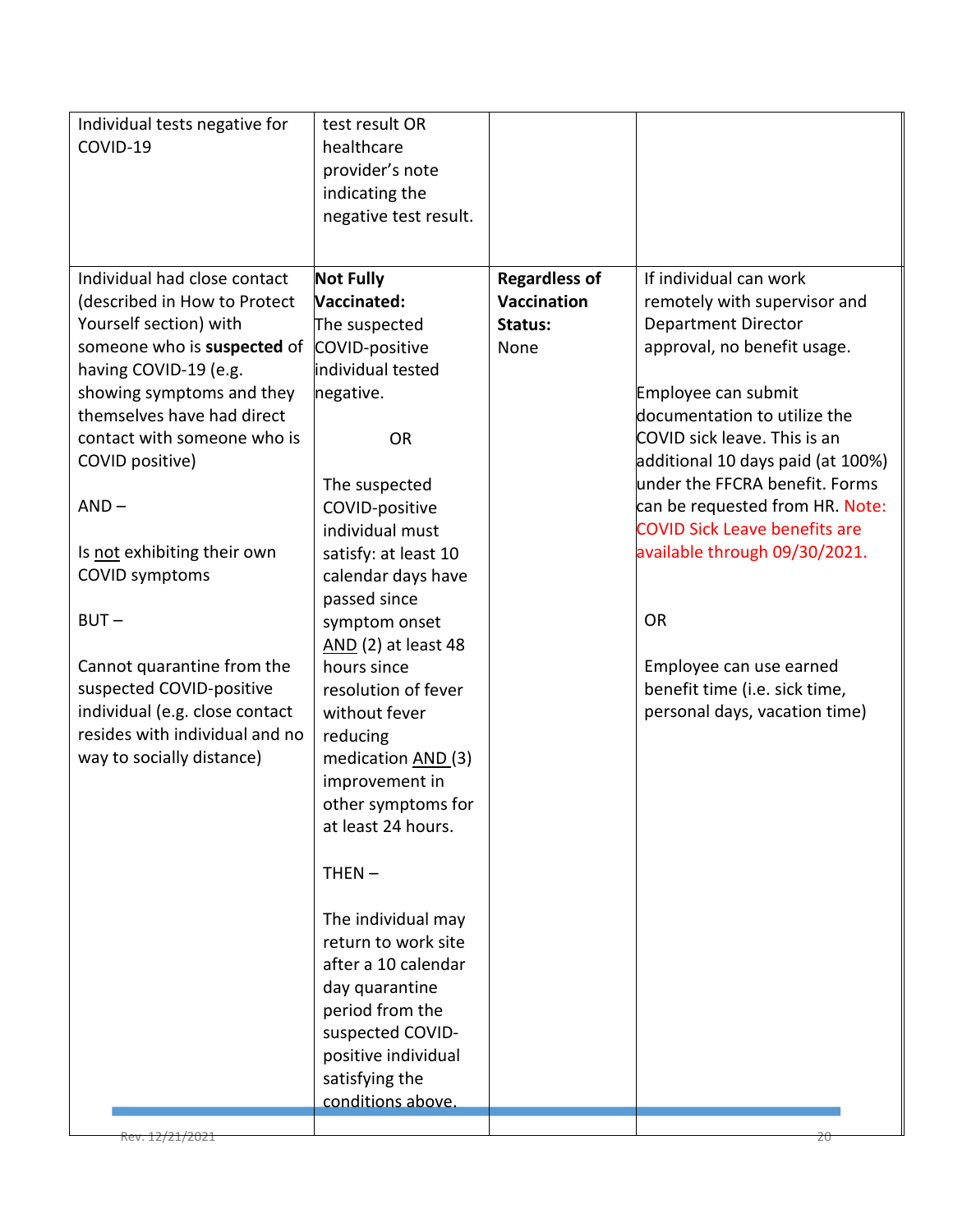|                                                     | <b>Fully Vaccinated:</b> |                      |                                      |
|-----------------------------------------------------|--------------------------|----------------------|--------------------------------------|
|                                                     | The individual does      |                      |                                      |
|                                                     | not need to              |                      |                                      |
|                                                     | quarantine as long       |                      |                                      |
|                                                     | as they remain           |                      |                                      |
|                                                     | symptom-free, but        |                      |                                      |
|                                                     | should get tested 3-     |                      |                                      |
|                                                     | 5 days after             |                      |                                      |
|                                                     | exposure, even if        |                      |                                      |
|                                                     |                          |                      |                                      |
|                                                     | they don't have          |                      |                                      |
|                                                     | symptoms. The            |                      |                                      |
|                                                     | individual should        |                      |                                      |
|                                                     | also wear a mask         |                      |                                      |
|                                                     | indoors in public for    |                      |                                      |
|                                                     | 10 days following        |                      |                                      |
|                                                     | exposure OR until        |                      |                                      |
|                                                     | negative COVID test      |                      |                                      |
|                                                     | result. The              |                      |                                      |
|                                                     | individual should        |                      |                                      |
|                                                     | isolate for 10 days if   |                      |                                      |
|                                                     | test result is           |                      |                                      |
|                                                     | positive (see            |                      |                                      |
|                                                     | <b>Individual Tested</b> |                      |                                      |
|                                                     | Positive section).       |                      |                                      |
| Individual had close contact                        | The COVID-positive       | <b>Regardless of</b> | If individual can work               |
| (described in How to Protect                        | individual must          | <b>Vaccination</b>   | remotely with supervisor and         |
|                                                     | satisfy: at least 10     | Status:              |                                      |
| Yourself section) with                              |                          |                      | <b>Department Director</b>           |
| someone who tested positive                         | calendar days have       | None                 | approval, no benefit usage.          |
| for COVID-19                                        | passed since             |                      |                                      |
|                                                     | symptom onset            |                      | Employee can submit                  |
| $AND -$                                             | AND (2) at least 48      |                      | documentation to utilize the         |
|                                                     | hours since              |                      | COVID sick leave. This is an         |
| Is not exhibiting their own                         | resolution of fever      |                      | additional 10 days paid (at 100%)    |
| <b>COVID symptoms</b>                               | without fever            |                      | under the FFCRA benefit. Forms       |
|                                                     | reducing                 |                      | can be requested from HR. Note:      |
| $BUT -$                                             | medication AND (3)       |                      | <b>COVID Sick Leave benefits are</b> |
|                                                     | improvement in           |                      | available through 09/30/2021.        |
| Cannot quarantine from the                          | other symptoms for       |                      |                                      |
| COVID-positive individual                           | at least 24 hours.       |                      |                                      |
| (e.g. close contact resides                         |                          |                      | <b>OR</b>                            |
|                                                     | $THEN -$                 |                      |                                      |
|                                                     |                          |                      |                                      |
| with individual and no way to<br>socially distance) |                          |                      | Employee can use earned              |

Rev. 12/21/2021 21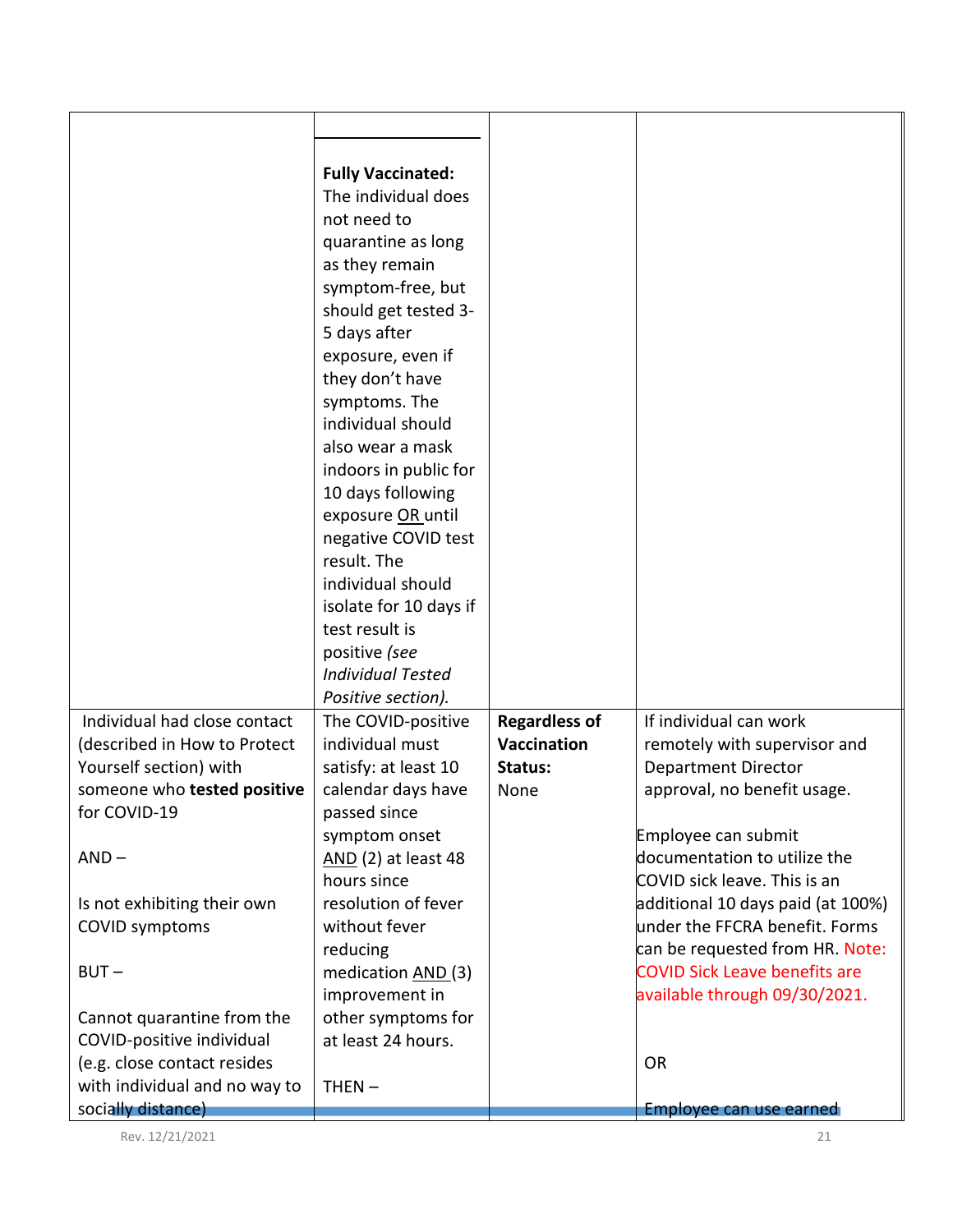| The individual may<br>return to work site | benefit time (i.e. sick time,<br>personal days, vacation time) |
|-------------------------------------------|----------------------------------------------------------------|
| after a 10 calendar                       |                                                                |
| day quarantine                            |                                                                |
| period from the                           |                                                                |
| COVID-positive                            |                                                                |
| individual satisfying                     |                                                                |
| the conditions                            |                                                                |
| above.                                    |                                                                |
|                                           |                                                                |
| <b>Fully Vaccinated:</b>                  |                                                                |
| The individual does                       |                                                                |
| not need to                               |                                                                |
| quarantine as long                        |                                                                |
| as they remain                            |                                                                |
| symptom-free, but                         |                                                                |
| should get tested 3-                      |                                                                |
| 5 days after                              |                                                                |
| exposure, even if                         |                                                                |
| they don't have                           |                                                                |
| symptoms. The                             |                                                                |
| individual should                         |                                                                |
| also wear a mask                          |                                                                |
| indoors in public for                     |                                                                |
| 10 days following                         |                                                                |
| exposure OR until                         |                                                                |
| negative COVID test                       |                                                                |
| result. The                               |                                                                |
| individual should                         |                                                                |
| isolate for 10 days if                    |                                                                |
| test result is                            |                                                                |
| positive (see                             |                                                                |
| <b>Individual Tested</b>                  |                                                                |
| Positive section).                        |                                                                |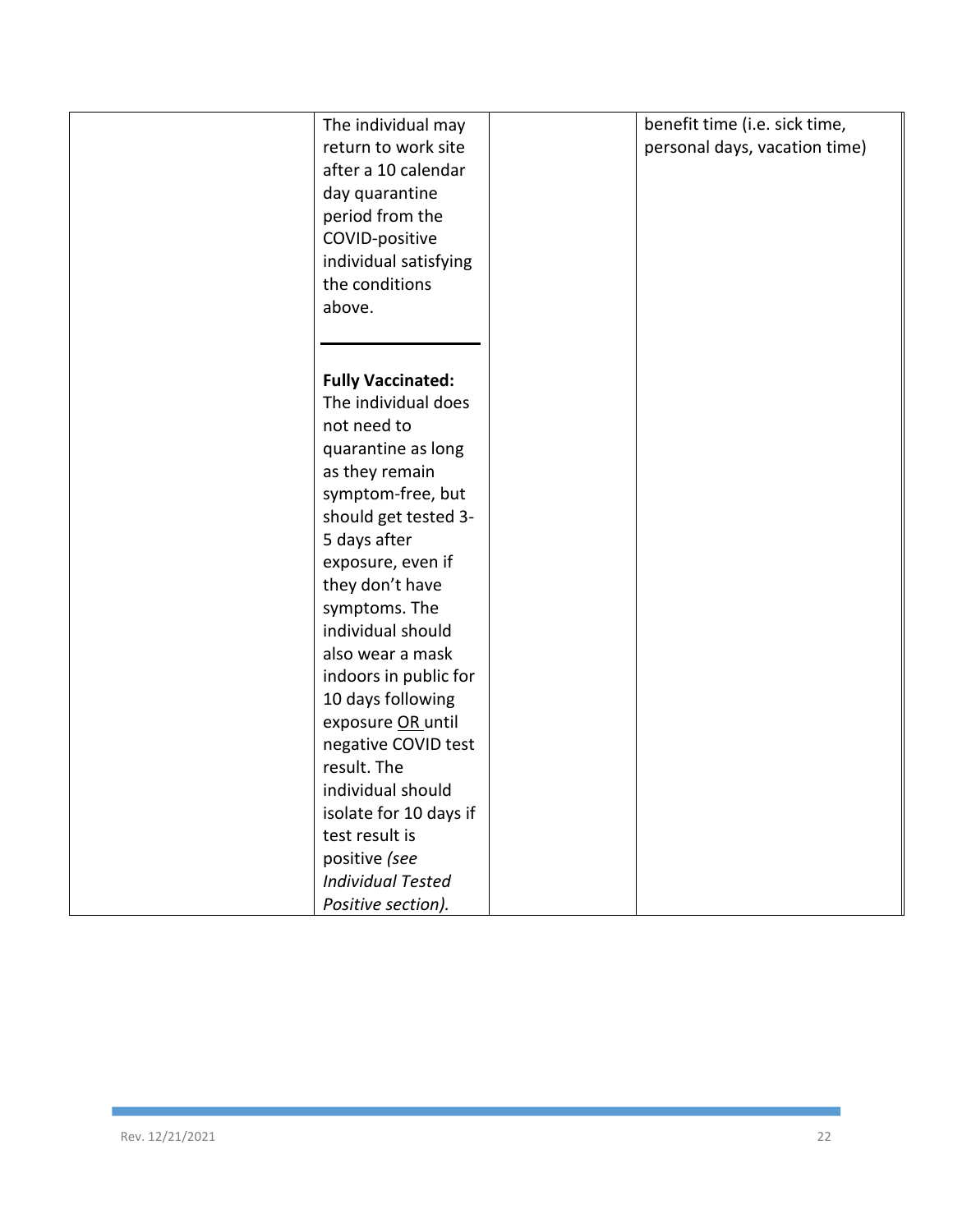## **RETESTING AND QUARANTINE FOR INDIVIDUALS WHO HAVE HAD COVID-19 WITHIN 90 DAYS**

Individuals who have tested positive and subsequently recovered from COVID-19 may not need to test or quarantine when exposed to COVID-19 *within 90 days of initial diagnosis,* depending on whether they develop symptoms from the new exposure. Please see below for guidance for asymptomatic cases (A) and symptomatic cases (B).

A. If an individual has a new exposure to someone with suspected or confirmed COVID-19 and:

- 1. Has recovered from illness due to COVID-19 infection (laboratory-confirmed positive) and has already met criteria to end isolation, and
- 2. Is within the first 90 days following the onset of symptoms of their initial laboratoryconfirmed positive COVID-19 test or within the first 90 days of their first positive COVID-19 test result if they were asymptomatic during initial infection, and
- 3. *Has remained asymptomatic since the new exposure*,

then that adult does not require repeat testing or quarantine for COVID-19 in the context of this new exposure.

- B. If an individual has a new exposure to a person with suspected or confirmed COVID-19 and:
	- 1. Has recovered from illness due to COVID-19 infection (laboratory-confirmed positive) and has already met criteria to end isolation, and
	- 2. Is within the first 90 days following the onset of symptoms of their initial laboratoryconfirmed positive COVID-19 test or within the first 90 days of their first positive COVID-19 test result if they were asymptomatic during initial infection, and
	- 3. *Has or develops new COVID-19 symptoms within 10 days of the new exposure*,

consultation with a health care provider is recommended. If an alternative cause of the symptoms cannot be identified, it may be necessary to retest for COVID-19. If COVID-19 reinfection cannot be ruled out, the individual should isolate until (1) at least 10 calendar days have passed since symptom onset AND (2) at least 48 hours since resolution of fever without fever reducing medication AND (3) improvement in other symptoms for at least 24 hours.

# **QUARANTINE FOR VACCINATED PERSONS**

Vaccinated persons with an exposure to someone with suspected or confirmed COVID-19 are not required to quarantine if they meet the following criteria:

- Are fully vaccinated (i.e., ≥2 weeks following receipt of the second dose in a 2-dose series, or ≥2 weeks following receipt of one dose of a single-dose vaccine)
- Have remained asymptomatic since the current COVID-19 exposure

Persons who do not meet the above criteria should continue to follow current quarantine guidance after exposure to someone with suspected or confirmed COVID-19.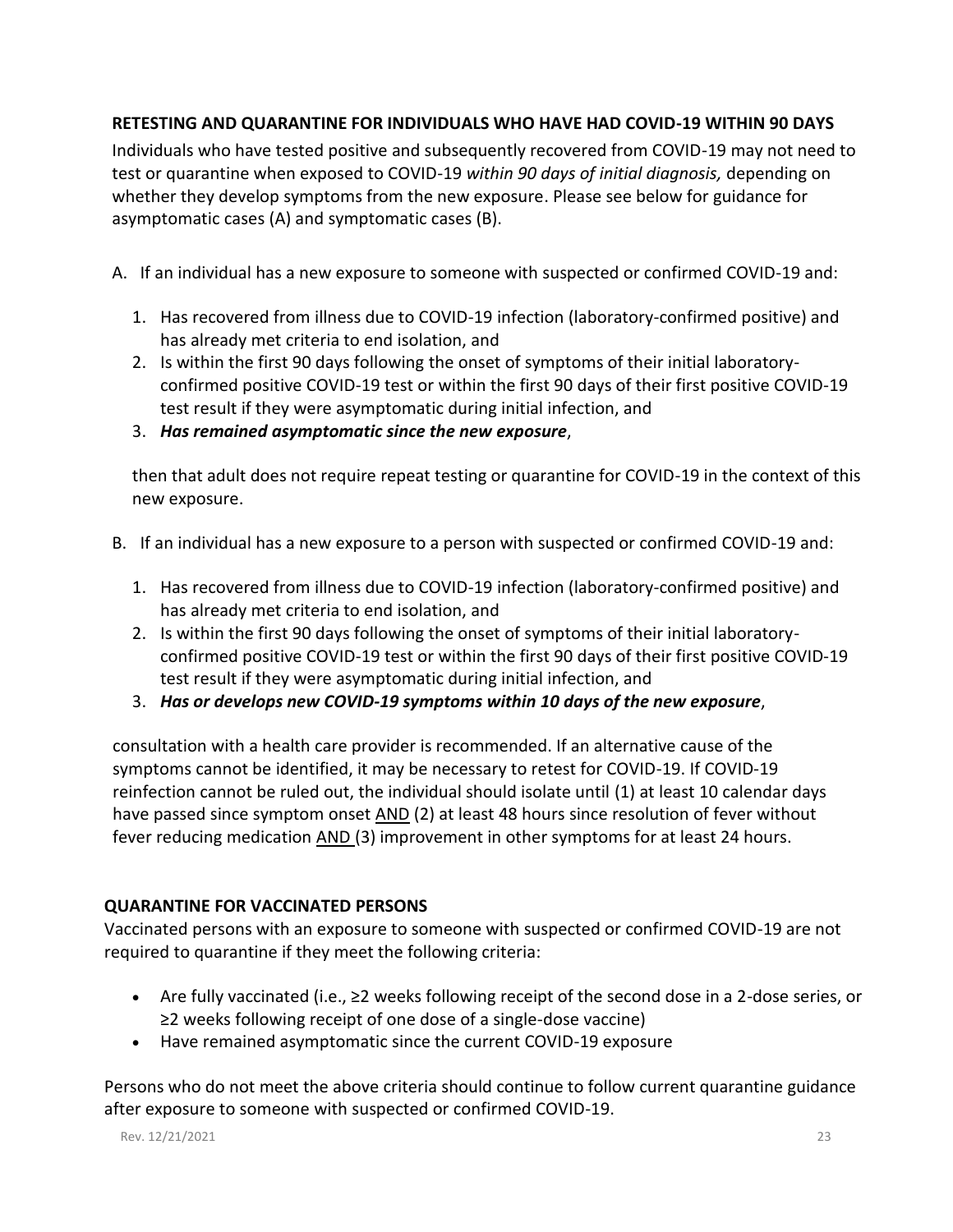According to the CDC, if you've had close contact with someone who has COVID-19, you should get tested 3-5 days after your exposure, even if you don't have symptoms. You should also wear a mask indoors in public for 10 days following exposure or until your test result is negative. You should isolate for 10 days if your test result is positive.

## **POST COVID IDENTIFICATION CLEANING PROCEDURES**

Upon notification and verification that an employee, student, or client who has tested positive for COVID-19 has been on TBF premises; the Program Director or Vice President or the Vice President of Human Resources will confer with the Vice President of Business Operations.

The Program Director or Vice President will determine the area(s) used by the infected individual and ensure the area is cleared of staff, students, and/or clients for 24 hours. Windows should be opened, if available.

The HVAC air handlers for the identified areas will be shut off until 24 hours post-cleaning.

ESS confer with TBF and the local Health Department to determine the details of the case, area(s) to be cleaned, and any special cleaning instructions. ESS will implement their enhanced disinfection process utilizing disinfectant approved by the EPA for COVID-19, disposable cleaning equipment (ex: mop heads, microfiber cloths, spray bottles, alcohol wipes, trash bags,), and appropriate PPE to clean the identified area(s). Disinfectant usage will be utilized via mopping, wiping, and electrostatic sprayer. (The electrostatic sprayer ensures that disinfectant adheres to all surfaces, including rough, uneven, and hard to reach areas). All disposable items are placed in a bag marked "COVID-19" and taken to ESS to be appropriately cleaned/discarded. Detailed ESS staff instructions are maintained in the office of the Vice President of Business Operations.

After the enhanced disinfection cleaning, the area should not be utilized for 24 hours.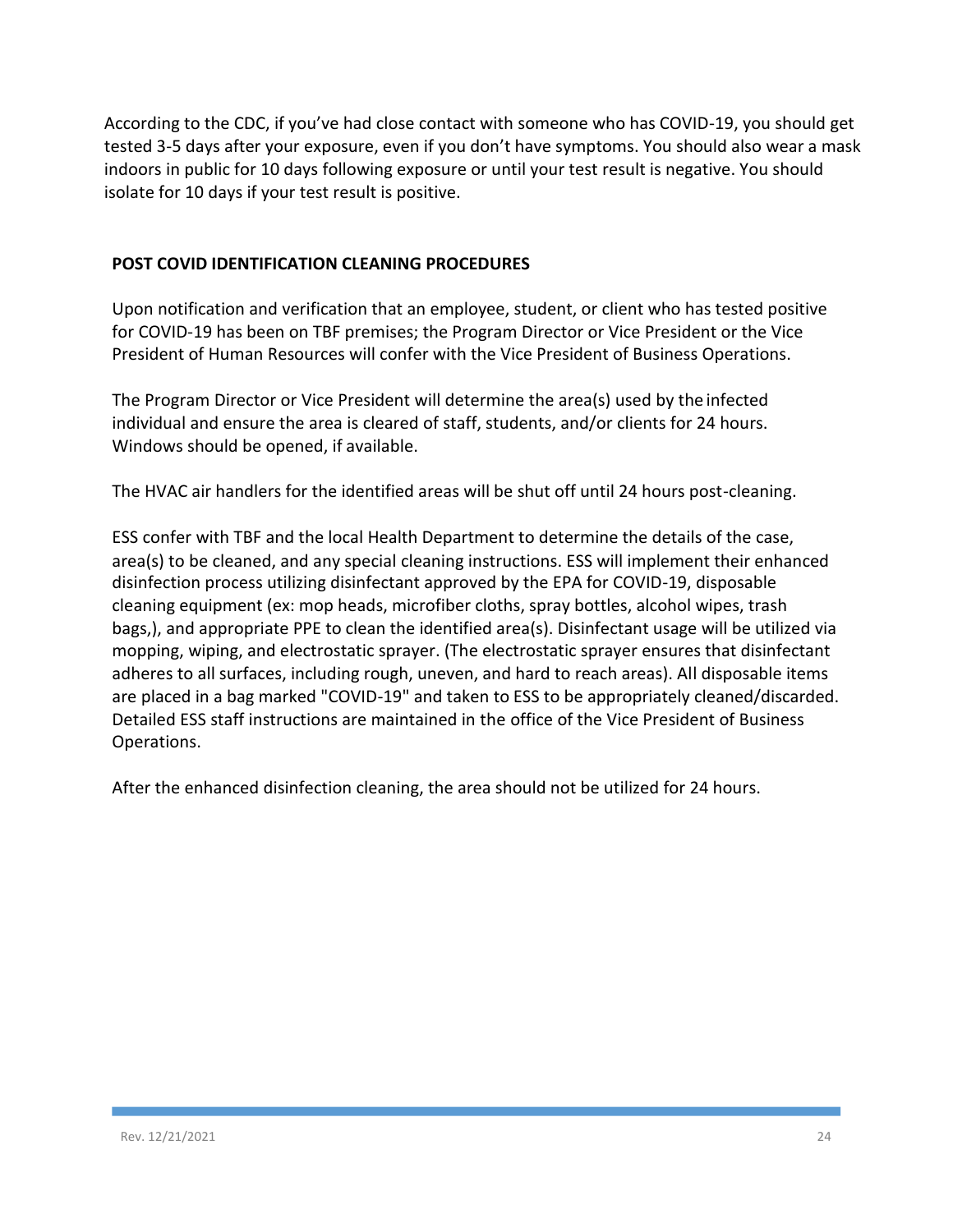#### **ADDITIONAL TIME OFF BENEFITS RELATED TO COVID-19**

## (Highlighted portion will discontinue on 12/31/2020).

| <b>Benefits</b>                                                                                                               |  |  |
|-------------------------------------------------------------------------------------------------------------------------------|--|--|
| If an individual can work remotely with supervisor and                                                                        |  |  |
| Department Director approval, no benefit usage.                                                                               |  |  |
|                                                                                                                               |  |  |
| If employee cannot work remotely, employee can submit                                                                         |  |  |
| documentation to utilize the COVID sick leave benefit. This is                                                                |  |  |
| an additional 10 days paid at 2/3 of their regular rate of pay<br>under the FFCRA benefit. Forms can be requested from HR.    |  |  |
| Note: COVID Sick Leave benefits are available through 09/30/2021.                                                             |  |  |
| Any additional time off will result in use of employee's earned<br>paid time off benefits.                                    |  |  |
|                                                                                                                               |  |  |
| If an individual can work remotely with supervisor and                                                                        |  |  |
| Department Director approval, no benefit usage.                                                                               |  |  |
|                                                                                                                               |  |  |
| If employee cannot work remotely, employee can submit                                                                         |  |  |
| documentation to utilize the COVID sick leave benefit. This is                                                                |  |  |
| an additional 10 days paid at 2/3 of their regular rate of pay                                                                |  |  |
| under the FFCRA benefit. Forms can be requested from HR.<br>Note: COVID Sick Leave benefits are available through 09/30/2021. |  |  |
|                                                                                                                               |  |  |
| Any additional time off will result in use of employee's earned                                                               |  |  |
| paid time off benefits.                                                                                                       |  |  |
| After the first 10 days of utilizing COVID sick leave, the                                                                    |  |  |
| employee qualifies for the COVID Extended FMLA benefits.                                                                      |  |  |
| This benefit pays the employee 2/3 of their regular pay for up                                                                |  |  |
| to an additional 10 weeks.                                                                                                    |  |  |
|                                                                                                                               |  |  |

Refer to information sent out by Human Resources, which can also be located in the Employee Access page of our agency website here: [www.thebabyfold.org/employee-access/](http://www.thebabyfold.org/employee-access/)

# **EMPLOYEE ASSISTANCE PROGRAM (EAP) INFORMATION**

During pandemic times, employees may be experiencing extra stressors in their lives. The Baby